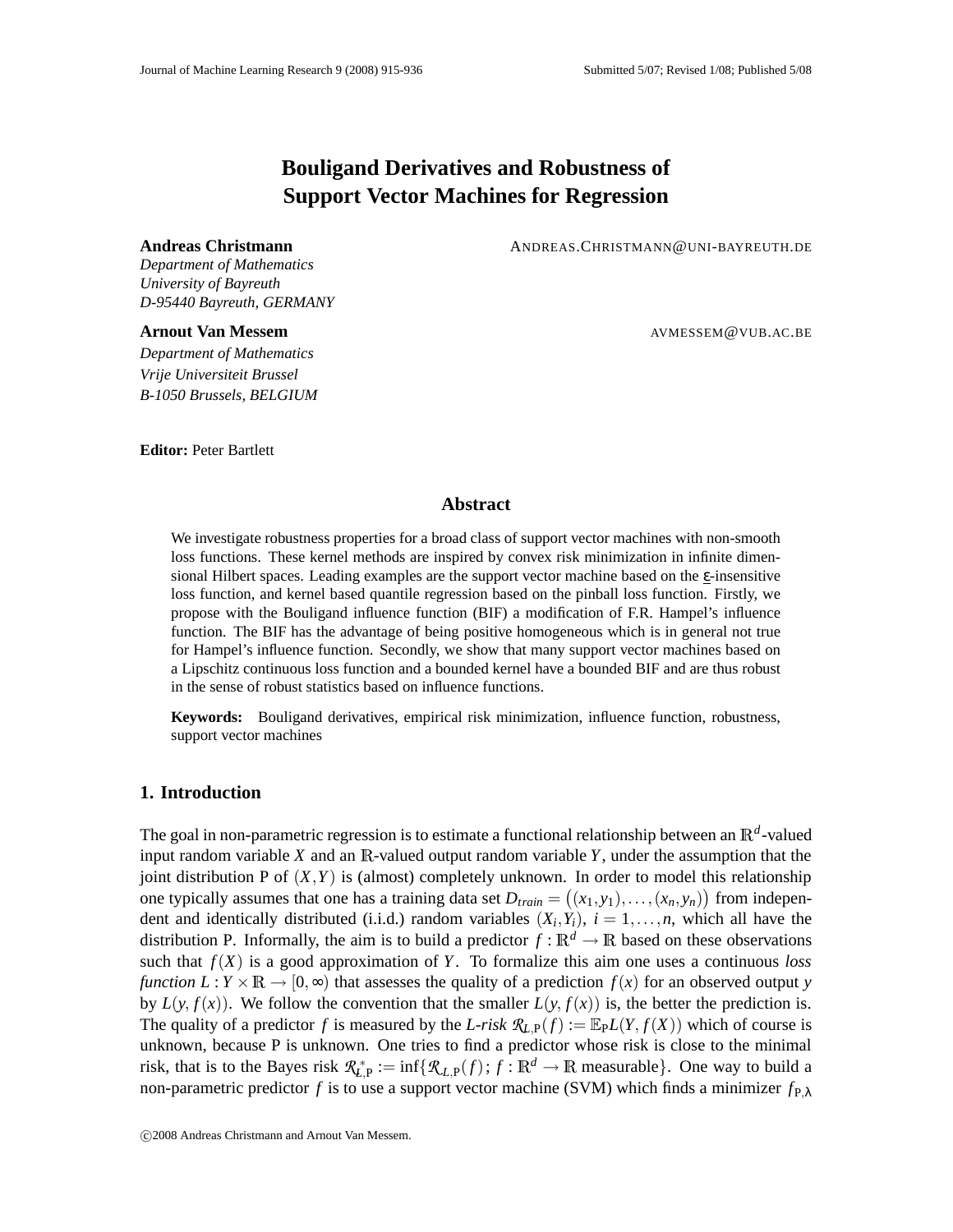of the regularized risk

$$
\mathcal{R}_{L,\mathbf{P},\lambda}^{reg}(f) := \mathbb{E}_{\mathbf{P}}L(Y,f(X)) + \lambda \|f\|_{\mathcal{H}}^2, \qquad (1)
$$

where  $\lambda > 0$  is a regularization parameter to reduce the danger of overfitting, *H* is a reproducing kernel Hilbert space (RKHS) of a measurable kernel  $k: X \times X \to \mathbb{R}$ , and *L* is a measurable, *convex* loss function in the sense that  $L(y, \cdot) : \mathbb{R} \to [0, \infty)$  is convex for all  $y \in Y$ , see Vapnik (1998) and Schölkopf and Smola (2002). Since (1) is strictly convex in *f*, the minimizer  $f_{P,\lambda}$  is unique if it exists. We denote the canonical feature map by  $\Phi : \mathcal{H} \to \mathcal{H}$ ,  $\Phi(x) := k(\cdot, x)$ . The reproducing property gives  $f(x) = \langle f, \Phi(x) \rangle_H$  for all  $f \in \mathcal{H}$  and  $x \in X$ . A kernel *k* is bounded, if  $||k||_{\infty} :=$  $\sup\{\sqrt{k(x,x)} : x \in X\} < \infty$ . Using the reproducing property and  $\|\Phi(x)\|_{\mathcal{H}} = \sqrt{k(x,x)}$ , one obtains the well-known inequalities

$$
||f||_{\infty} \le ||k||_{\infty} ||f||_{\mathcal{H}}
$$
 and  $||\Phi(x)||_{\infty} \le ||k||_{\infty} ||\Phi(x)||_{\mathcal{H}} \le ||k||_{\infty}^2$  (2)

for  $f \in H$  and  $x \in X$ . The Gaussian radial basis function kernel defined by  $k_{RBF}(x, x') = \exp(-||x - y||)$  $x'$  $\vert\vert^2/\gamma^2$ ),  $\gamma > 0$ , is bounded and universal on every compact subset of  $\mathbb{R}^d$  (Steinwart, 2001) which partially explains its popularity. The corresponding RKHS of this kernel has infinite dimension. Of course, *R reg*  $L_{L,P,\lambda}^{reg}(f)$  is not computable, because P is unknown. However, the empirical distribution  $D = \frac{1}{n} \sum_{i=1}^{n} \delta_{(x_i, y_i)}$  corresponding to the training data set  $D_{train}$  can be used as an estimator of P. Here  $\delta_{(x_i, y_i)}$  denotes the Dirac distribution in  $(x_i, y_i)$ . If we replace P by D in (1), we obtain the regularized empirical risk

$$
\mathcal{R}_{L,\mathcal{D},\lambda}^{reg}(f) := \mathbb{E}_{\mathcal{D}}L(Y,f(X)) + \lambda ||f||_{\mathcal{H}}^2.
$$

An empirical SVM  $f_{D,\lambda_n}$  with  $\lambda_n > 0$  and  $\lambda_n \to 0$  if  $n \to \infty$ , is called *L*-risk consistent if  $\mathcal{R}_{L,P}(f_{D,\lambda_n}) \to$  $\mathcal{R}_{L,P}^*$  in probability for  $n \to \infty$ .

Traditionally, research in nonparametric regression is often based on the least squares loss  $L_{LS}(y,t) := (y-t)^2$ . The least squares loss function is convex in *t*, is useful to estimate the conditional mean function, and is advantageous from a numerical point of view, but *LLS* is not Lipschitz continuous. From a practical point of view there are situations in which a different loss function is more appropriate. (i) In some situations one is actually not interested in modeling the conditional mean, but in fitting a conditional quantile function instead. For this purpose the convex pinball loss function  $L_{\tau-pin}(y,t) := (\tau - 1)(y - t)$ , if  $y - t < 0$ , and  $L_{\tau-pin}(y,t) := \tau(y - t)$ , if  $y - t \ge 0$ , is used, where  $\tau \in (0,1)$  specifies the desired conditional quantile, see Koenker and Bassett (1978) and Koenker (2005) for parametric quantile regression and Takeuchi et al. (2006) for nonparametric quantile regression. (ii) If the goal is to estimate the conditional median function, then the  $\epsilon$ -insensitive loss given by  $L_{\epsilon}(y,t) := \max\{|y - t| - \epsilon, 0\}, \epsilon \in (0,\infty)$ , promises algorithmic advantages in terms of sparseness compared to the L1-loss function  $L_{L1}(y,t) = |y-t|$ , see Vapnik (1998) and Schölkopf and Smola (2002). (iii) If the regular conditional distribution of *Y* given  $X = x$ is known to be symmetric, basically all invariant loss functions of the form  $L(y,t) = \psi(r)$  with  $r = y - t$ , where  $\psi : \mathbb{R} \to [0, \infty)$  is convex, symmetric and has its only minimum at 0, can be used to estimate the conditional mean, see Steinwart (2007). In this case a less steep loss function such as the Lipschitz continuous Huber loss function given by  $L_{c-Huber}(y,t) := \psi(r) = r^2/2$ , if  $|r| \le c$ , and  $\psi(r) = c|r| - c^2/2$ , if  $|r| > c$  for some  $c \in (0, \infty)$ , may be more suitable if one fears outliers in *y*-direction, see Huber (1964) and Christmann and Steinwart (2007).

The deeper reason to consider Lipschitz continuous loss functions is the following. One strong argument in favor of SVMs is that they are *L*-risk consistent under weak assumptions, that is SVMs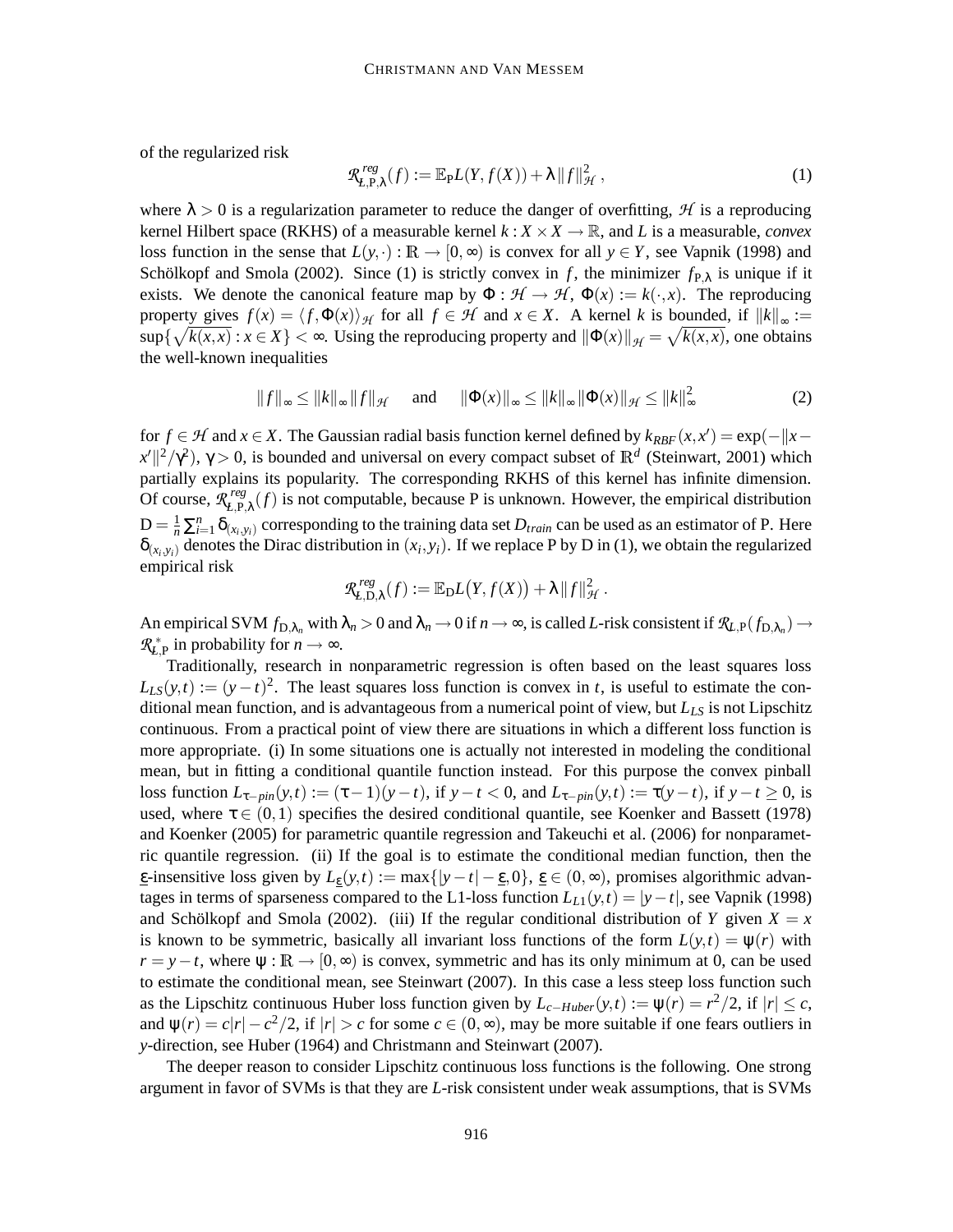are able to "learn", but it is also important to investigate the robustness properties for such statistical learning methods. In almost all cases statistical models are only approximations to the true random process which generated a given data set. Hence the natural question arises what impact such deviations may have on the results. J.W. Tukey, one of the pioneers of robust statistics, mentioned already in 1960 (Hampel et al., 1986, p. 21): *"A tacit hope in ignoring deviations from ideal models was that they would not matter; that statistical procedures which were optimal under the strict model would still be approximately optimal under the approximate model. Unfortunately, it turned out that this hope was often drastically wrong; even mild deviations often have much larger effects than were anticipated by most statisticians."*

Let us consider  $T(P) := \mathcal{R}_{L,P}^{reg}$  $L_{L,P,\lambda}^{reg}(f)$ , with P a probability measure, as a mapping  $T: P \mapsto \mathcal{R}_{L,P,\lambda}^{reg}(f)$  $E_{t,\mathrm{P},\lambda}^{reg}(f).$ In robust statistics we are interested in smooth and bounded functions  $T$ , because this will give stable regularized risks within small neighborhoods of P. If an appropriate derivative  $\nabla T(P)$  of  $T(P)$  is bounded, then the function  $T(P)$  cannot increase or decrease unlimited in small neighborhoods of P. Several notions of differentiability have been used for this purpose.

Let us therefore take a look at the following results from Averbukh and Smolyanov (1967, 1968), Fernholz (1983) and Rieder (1994) on various notions of differentiation to clarify the connections between these notions. For every pair of normed real vector spaces  $(X, Y)$  let a subset  $S(X, Y)$  of the functions from *X* to *Y* be given. The following conditions are imposed on this system *S*, which will provide the (Landau) *o* remainder of the first-order Taylor approximation of an *S*-differentiation: (i)  $\rho(0) = 0$ ,  $\rho \in S(X, Y)$ , (ii)  $S(X, Y)$  is a real vector subspace of all functions from *X* to *Y*, (iii)  $S(X,Y) \cap L(X,Y) = \{0\}$  where  $L(X,Y)$  is the space of continuous linear mappings from *X* to *Y*, and 0 stands for the zero operator and (iv) moreover, in case  $X = \mathbb{R}$ , it is required that  $\mathcal{S}(\mathbb{R}, Y) =$  $\{\rho : \mathbb{R} \to Y | \lim_{t \to 0} \rho(t) / t = 0\}$ . If *S* fulfills (i) to (iv), then some mapping  $T : X \to Y$  is called *S*-differentiable at *x* if there exists some  $A \in L(X,Y)$  and  $\rho \in S(X,Y)$  such that for all  $h \in X$ ,  $T(x+h) = T(x) + Ah + \rho(h)$ . The continuous linear mapping  $\nabla^S T(x) = A$  is called *S*-derivative of *T* at *x*. The set of all functions  $T : X \to Y$  which are *S*-differentiable at *x* is denoted by  $\mathcal{D}_S(X, Y; x)$ . From conditions (ii) and (iii) it is seen that the *S*-derivative  $\nabla^S T(x)$  is uniquely defined. Condition (iv) ensures that *S*-differentiability in case  $X = \mathbb{R}$  coincides with the usual notion of differentiability. The function  $T \mapsto \nabla^S T(x)$  is a linear mapping from  $\mathcal{D}_S(X, Y; x)$  to  $\mathcal{L}(X, Y)$ .

*S*-differentiations may be constructed in a special way by means of coverings *C*, whose elements are naturally assumed to be bounded sets *C* (so that  $th \to 0$  uniformly for  $h \in C$  as  $t \to 0$ ). For every normed real vector space *X* let a covering  $C_X$  of *X* be given which consists of bounded subsets of *X*. If *Y* is another normed real vector space, define  $S_C(X, Y) = \{ \rho : X \to Y | \lim_{t \to 0} \sup_{h \in C} \frac{\| \rho(th) \|}{t} =$  $\rho(0) = 0 \,\forall C \in C_X$ . Then the class  $S_C$  satisfies the conditions (i) to (iv). With *X* ranging through all normed real vector spaces, we can then define the following concepts of differentiation by varying the covering  $C_X$ . *Gâteaux*-differentiation is defined by the choices  $C_{GX} = \{C \subset X | C \text{ finite}\}\.$  For *Hadamard*-differentiation,  $C_{HX} = \{C \subset X | C \text{ compact} \}$  and *Fréchet*-differentiation uses the covering  $C_{FX} = \{C \subset X | C \text{ bounded}\}\.$  The three differentiations will be indicated by the corresponding authors' initials. From these definitions it is clear that  $\nabla^F$  implies  $\nabla^H$  which implies  $\nabla^G$ . It can be shown that  $\nabla^H$  is actually the weakest *S*-derivative which fulfills the chain rule.

One general approach to robustness (Hampel, 1968, 1974) is the one based on influence functions which are related to Gâteaux-derivatives. Let  $\mathcal{M}_1$  be the set of probability distributions on some measurable space  $(Z, \mathcal{B}(Z))$  and let  $\mathcal{H}$  be a reproducing kernel Hilbert space. The influence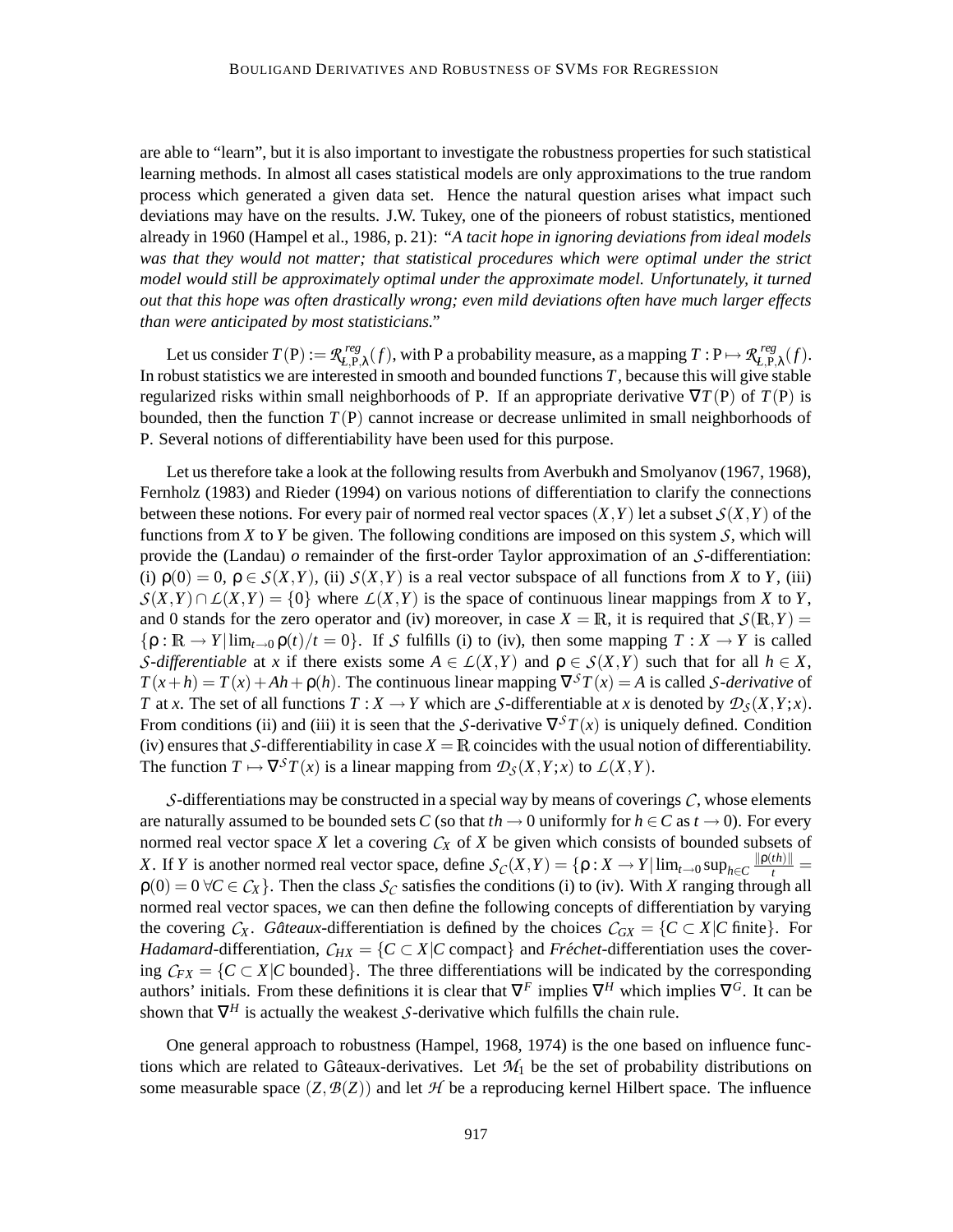function (IF) of  $T : M_1 \to H$  at a point  $z \in Z$  for a distribution P is defined as

$$
IF(z;T,P) = \lim_{\varepsilon \downarrow 0} \frac{T((1-\varepsilon)P + \varepsilon \delta_z) - T(P)}{\varepsilon},\tag{3}
$$

if the limit exists. Within this approach robust estimators are those which have a bounded influence function.<sup>1</sup> The influence function is neither supposed to be linear nor continuous. If the influence functions exists for all points  $z \in Z$  and if it is continuous and linear, then the IF is a special Gâteauxderivative.

Christmann and Steinwart (2004, 2007) and Steinwart and Christmann (2008b) showed that SVMs have a bounded influence function in binary classification and in regression problems provided that the kernel is bounded and continuous,  $L$  is twice Fréchet-differentiable w.r.t. the second argument, and the first and second F-derivative of *L* is bounded. Hence Lipschitz continuous loss functions are of special interest from a robustness point of view. An example of a loss function with these properties is the logistic loss given by  $L_{log}(y,t) := -\log(4\Lambda(y-t)(1-\Lambda(y-t))), y, t \in \mathbb{R}$ , where  $\Lambda(y-t) = 1/(1+e^{-(y-t)})$ . However the important special cases  $L_{\varepsilon}$ ,  $L_{\tau-\varepsilon}$ , and  $L_{c-Huber}$  are excluded in these results, because these loss functions are not everywhere Fréchet-differentiable.

The present paper tries to fill this gap: we will propose in Definition 1 an alternative to the influence function. This alternative is based on Bouligand-derivatives whereas Hampel's influence function was defined having Gâteaux-derivatives in mind. The second goal of this paper is to use this new notion of robustness to show that SVMs for regression are robust in this sense even if the loss function has no Fréchet-derivative.

Let us now recall some facts on Bouligand-derivatives and strong approximation of functions. For the rest of the introduction let *X*, *Y*, *W*, and *Z* be normed linear spaces, and we consider neighborhoods  $\mathcal{N}(x_0)$  of  $x_0$  in X,  $\mathcal{N}(y_0)$  of  $y_0$  in Y, and  $\mathcal{N}(w_0)$  of  $w_0$  in W. Let F and G be functions from  $\mathcal{N}(x_0) \times \mathcal{N}(y_0)$  to *Z*,  $h_1$  and  $h_2$  functions from  $\mathcal{N}(w_0)$  to *Z*,  $f$  a function from  $\mathcal{N}(x_0)$  to *Z* and *g* a function from  $\mathcal{N}(y_0)$  to *Z*. A function *f* approximates *F* in *x* at  $(x_0, y_0)$ , written as  $f \sim_x F$  at  $(x_0, y_0)$ , if  $F(x, y_0) - f(x) = o(x - x_0)$ . Similarly,  $g \sim_y F$  at  $(x_0, y_0)$  if  $F(x_0, y) - g(y) = o(y - y_0)$ . A function *h*<sub>1</sub> *strongly approximates h*<sub>2</sub> at *w*<sub>0</sub>, written as *h*<sub>1</sub> ≈ *h*<sub>2</sub> at *w*<sub>0</sub>, if for each  $\varepsilon > 0$  there exists a neighborhood  $\mathcal{N}(w_0)$  of  $w_0$  such that whenever *w* and *w*<sup>*'*</sup> belong  $\mathcal{H}(w_0), \ \| (h_1(w) - h_2(w)) - (h_1(w') - h_2(w')) \| \leq \varepsilon \| w - w' \|.$  A function *f strongly approximates F* in *x* at  $(x_0, y_0)$ , written as  $f \approx_x F$  at  $(x_0, y_0)$ , if for each  $\varepsilon > 0$  there exist neighborhoods  $\mathcal{N}(x_0)$  of  $x_0$  and  $\mathcal{N}(y_0)$  of  $y_0$  such that whenever *x* and *x*<sup>*'*</sup> belong to  $\mathcal{N}(x_0)$  and *y* belongs to  $\mathcal{N}(y_0)$ we have  $||(F(x,y)-f(x)) - (F(x',y)-f(x'))|| \le \varepsilon ||x-x'||$ . Strong approximation amounts to requiring  $h_1 - h_2$  to have a strong Fréchet-derivative of 0 at  $w_0$ , though neither  $h_1$  nor  $h_2$  is assumed to be differentiable in any sense. A similar definition is made for strong approximation in *y*. We define strong approximation for functions of several groups of variables, for example  $G \approx_{(x,y)} F$ at  $(x_0, y_0)$ , by replacing *W* by  $X \times Y$  and making the obvious substitutions. Note that one has both  $f \approx_{x}$  *F* and  $g \approx_{y}$  *F* at  $(x_0, y_0)$  exactly if  $f(x) + g(y) \approx_{(x,y)}$  *F* at  $(x_0, y_0)$ .

Recall that a function  $f : X \to Z$  is called *positive homogeneous* if

$$
f(\alpha x) = \alpha f(x) \quad \forall \alpha \ge 0, \forall x \in X.
$$

Following Robinson (1987) we can now define the *Bouligand-derivative*. Given a function *f* from an open subset  $X$  of a normed linear space  $X$  into another normed linear space  $Z$ , we say that

<sup>1.</sup> In the following we use the term "robust" in this sense, unless otherwise stated.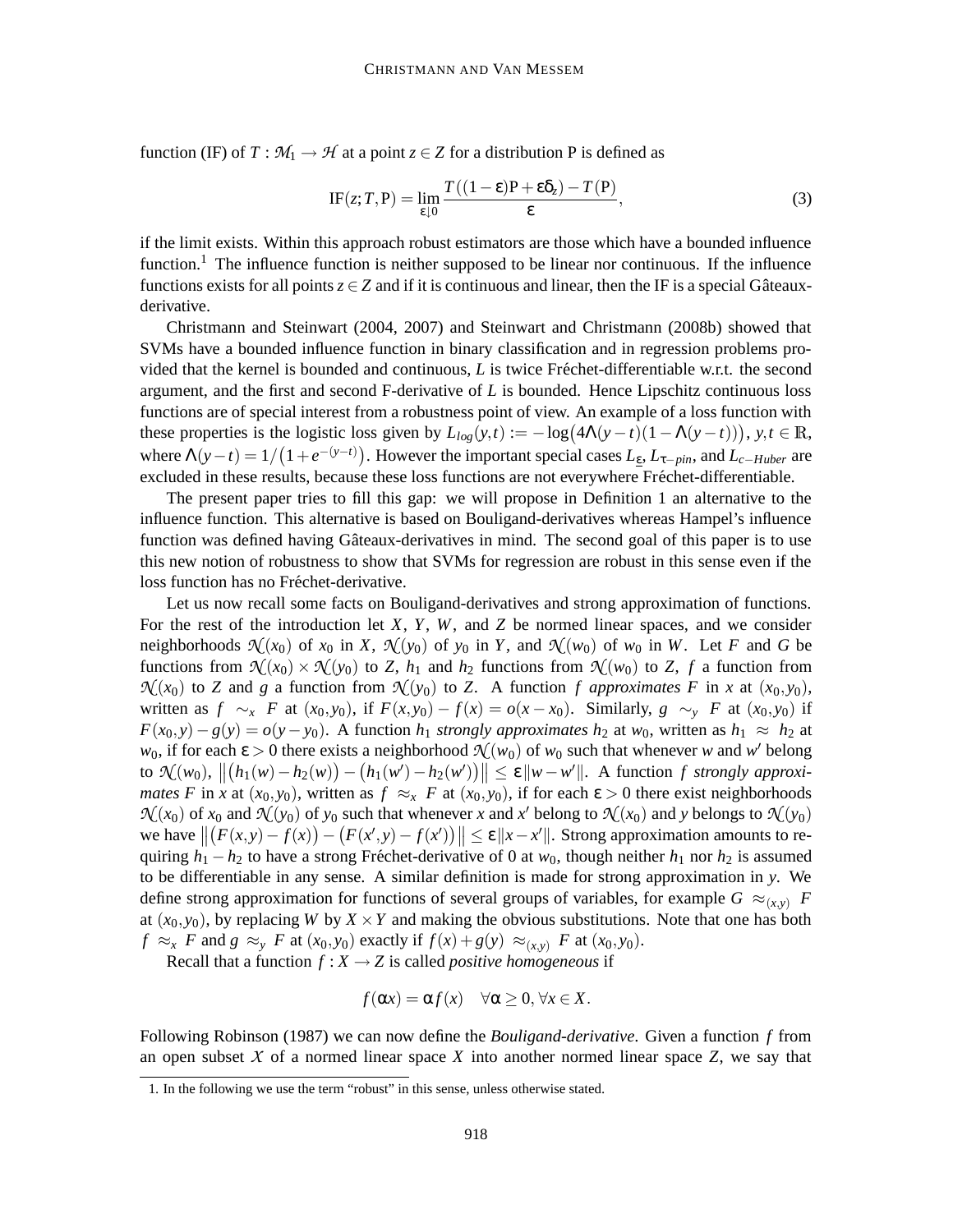*f* is *Bouligand-differentiable* at a point  $x_0 \in X$ , if there exists a positive homogeneous function  $\nabla^B f(x_0) : X \to Z$  such that

$$
f(x_0 + h) = f(x_0) + \nabla^B f(x_0)(h) + o(h).
$$
\n(4)

We can write  $(4)$  also as

$$
\lim_{h \to 0} ||f(x_0 + h) - f(x_0) - \nabla^B f(x_0)(h)||_Z / ||h||_X = 0.
$$
\n(5)

Let  $F: X \times Y \to Z$ , and suppose that *F* has a partial B-derivative<sup>2</sup>  $\nabla_1^B F(x_0, y_0)$  with respect to *x* at  $(x_0, y_0)$ . We say  $\nabla_1^B F(x_0, y_0)$  is *strong* if  $F(x_0, y_0) + \nabla_1^B F(x_0, y_0)(x - x_0) \approx_x F$  at  $(x_0, y_0)$ . Robinson (1987) showed that the chain rule holds for Bouligand-derivatives. Let *f* be a Lipschitzian function from an open set  $\Omega \subset \mathbb{R}^m$  to  $\mathbb{R}^k$ ,  $x_0 \in \Omega$ , and f B-differentiable at  $x_0$ . Let g be a Lipschitzian function from an open set  $\Gamma \subset \mathbb{R}^k$ , with  $f(x_0) \in \Gamma$ , to  $\mathbb{R}^l$  be B-differentiable at  $f(x_0)$ . Then  $g \circ f$  is B-differentiable at  $x_0$  and  $\nabla^B(g \circ f)(x_0) = \nabla^B g(f(x_0)) \circ \nabla^B f(x_0)$ . The fact that B-derivatives, just as F- and H-derivatives, fulfill the chain rule is no contradiction to the before mentioned fact that H-differentiability is the *weakest S-differentiation* which fulfills the chain rule (Rieder, 1994, p. 4) because the B-derivative is not necessarily a continuous linear function.

In general Gâteaux- and Bouligand-differentiability are not directly comparable, because Bderivatives are by definition positive homogeneous, but not necessarily linear. We will show that the existence of the BIF implies the existence of the IF and that in that case BIF=IF. Please note that this in general does not imply that the IF is a Gâteaux-derivative.

In this paper, we will prove that many SVMs based on Lipschitz continuous loss functions have a bounded Bouligand influence function. To formulate our results we will use Bouligand-derivatives in the sense of Robinson (1991) as defined above. These directional derivatives were to our best knowledge not used in robust statistics so far, but are successfully applied in approximation theory for non-smooth functions. Section 2 covers our definition of the Bouligand influence function (BIF) and contains the main result which gives the BIF for support vector machines based on a bounded kernel and a B-differentiable Lipschitz continuous convex loss function. In Section 3 it is shown that this result covers the loss functions  $L_{\varepsilon}$ ,  $L_{\tau-ph}$ ,  $L_{c-Huber}$ , and  $L_{log}$  as special cases. Section 4 contains the conclusions. All proofs are given in the Appendix.

#### **2. Main Result**

This section contains our two main results: the definition of the Bouligand influence function and a theorem which shows that a broad class of support vector machines based on a Lipschitz continuous, but not necessarily Fréchet-differentiable loss function have a bounded Bouligand influence function. We denote the set of all probability distributions on some measurable space  $(Z, \mathcal{B}(Z))$  by  $M_1$  and let  $H$  be a Hilbert space.

**Definition 1** *The Bouligand influence function (BIF) of the function*  $T : M_1 \to H$  *for a distribution* P in the direction of a distribution  $Q \neq P$  is the special Bouligand-derivative (if it exists)

$$
\lim_{\varepsilon \downarrow 0} \frac{\|T((1-\varepsilon)P + \varepsilon Q) - T(P) - \mathrm{BIF}(Q; T, P)\|_{\mathcal{H}}}{\varepsilon} = 0.
$$
\n(6)

2. Throughout the paper we will denote partial B-derivatives of *f* by  $\nabla_1^B f$ ,  $\nabla_2^B f$ ,  $\nabla_2^B f$ ,  $\nabla_2^B f$  =  $\nabla_2^B (\nabla_2^B f)$  etc.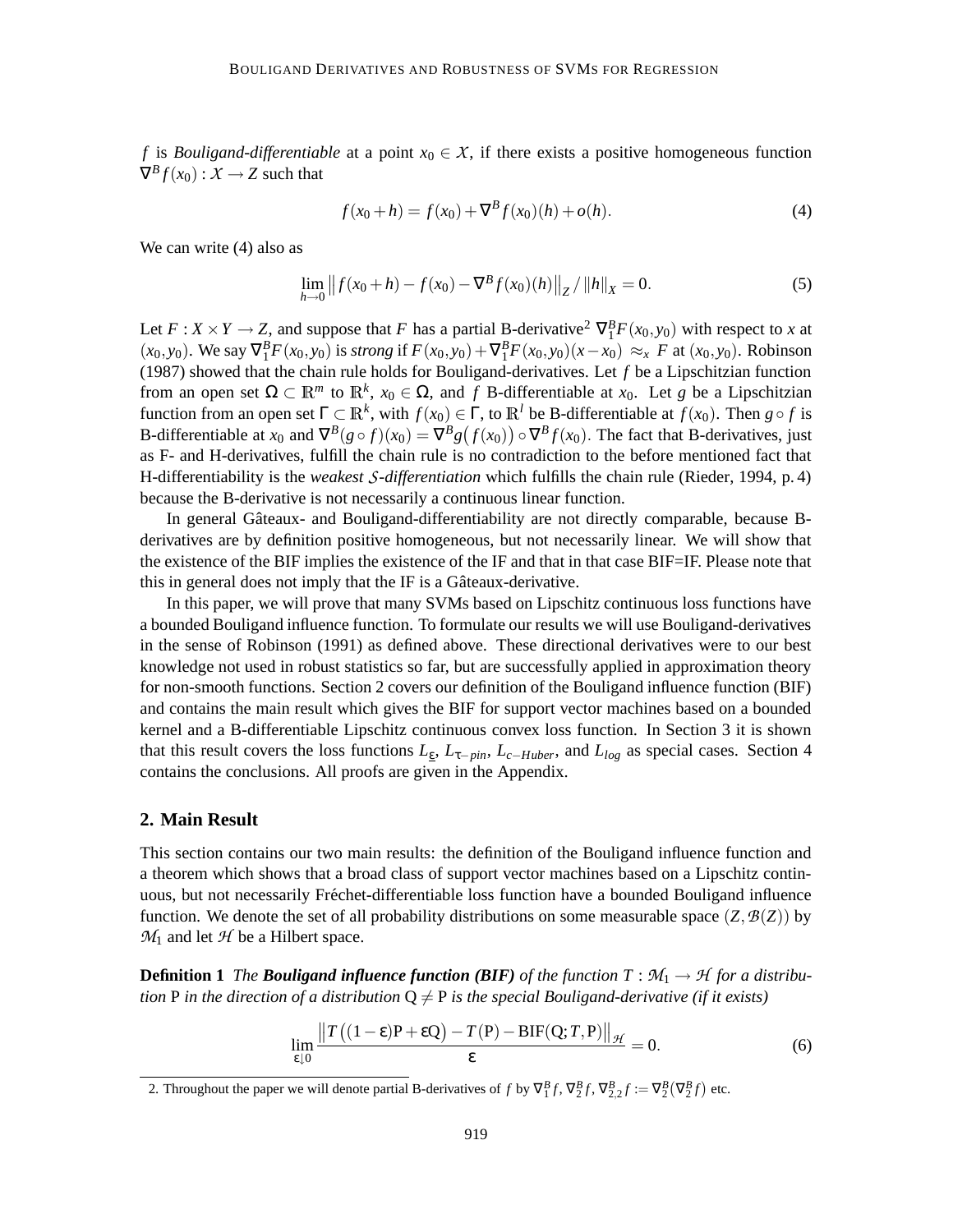The BIF has the interpretation that it measures the impact of an infinitesimal small amount of contamination of the original distribution P in the direction of Q on the quantity of interest  $T(P)$ . It is thus desirable that the function *T* has a *bounded* BIF.

Note that (6) is indeed a special B-derivative, because we consider the directions  $h = \varepsilon (Q - P)$ and  $x_0 = P$ . If Q equals the Dirac distribution  $\delta_z$  in a point  $z \in Z$ , that is  $\delta_z(\{z\}) = 1$ , we write  $BIF(z; T, P)$ . The choice of the metric on  $M_1$  is not important for the definition of the BIF, because  $\| \epsilon(Q-P) \| = \epsilon \| Q-P \|$  and  $\| Q-P \|$  is a positive constant. For the norm of total variation we obtain for example,

$$
\lim_{\epsilon(Q-P)\downarrow 0}\frac{\big\|T\big({\rm P}+\epsilon({\rm Q}-{\rm P})\big)-T({\rm P})-{\rm BIF}({\rm Q};T,{\rm P})\big\|_{\mathcal{H}}}{\|\epsilon({\rm Q}-{\rm P})\|_{\rm tv}}=0,
$$

(cf., Equation 5). Since  $\varepsilon(Q-P) \to 0$  iff  $\varepsilon \to 0$  and by assumption  $Q \neq P$  we obtain (6).

The Bouligand influence function is a modification of the influence function given by (3). Recall that the Gâteaux-derivative of some mapping *f* at a point  $x_0$  equals  $\nabla^G f(x_0)(h) = \lim_{\varepsilon \downarrow 0} (f(x_0 +$  $(\epsilon h) - f(x_0)$ ) / $\epsilon$  if it exists for every  $h \in X$ . Hence the influence function is the special Gâteauxderivative with  $Q = \delta_z$  and  $h = \delta_z - P$ , if the IF is continuous and linear. However, the BIF is always positive homogeneous because it is a Bouligand-derivative, which is in general not true for the influence function. As will be shown in (13), this property leads to the result that for  $\alpha \ge 0$  and  $h := \varepsilon(Q - P)$  the asymptotic bias  $T((1 - \alpha \varepsilon)P + \alpha \varepsilon Q) - T(P)$  equals  $\alpha \text{BIF}(Q; T, P) + o(h)$ .

The following simple calculations clarify the connection between the BIF and the IF. In general we have for B-derivatives with  $h = \varepsilon \tilde{h}$ , where  $\varepsilon \in (0, \infty)$  and  $\tilde{h} \in X$  with  $0 < ||\tilde{h}|| \leq 2$ ,

$$
0 = \lim_{h \to 0} \frac{\|f(x_0 + h) - f(x_0) - \nabla^B f(x_0)(h)\|}{\|h\|}
$$
  
\n
$$
= \lim_{\varepsilon \downarrow 0} \frac{\|f(x_0 + \varepsilon \tilde{h}) - f(x_0) - \varepsilon \nabla^B f(x_0)(\tilde{h})\|}{\varepsilon \|\tilde{h}\|}
$$
  
\n
$$
= \lim_{\varepsilon \downarrow 0} \left\| \frac{f(x_0 + \varepsilon \tilde{h}) - f(x_0)}{\varepsilon} - \nabla^B f(x_0)(\tilde{h}) \right\|.
$$

Hence  $\lim_{\varepsilon \downarrow 0} (f(x_0 + \varepsilon \tilde{h}) - f(x_0)) / \varepsilon = \nabla^B f(x_0)(\tilde{h})$ . In particular we obtain for  $Q \neq P$  and taking  $0 < ||Q-P|| ≤ 2$  into account that, if BIF(Q;*T*,P) exists, then BIF(Q;*T*,P) = lim<sub>ε↓0</sub>( $T((1 - \varepsilon)P +$ ε $Q$ ) –  $T(P)$ ) /ε, which is the definition of the IF, if we choose  $Q = \delta_z$ .

We can now give a general result on the BIF of the support vector machine  $T(P) := f_{P,\lambda}$ . We restrict attention to Lipschitz continuous loss functions, because the growth behavior of *L* plays an important role to obtain consistency and robustness results as was shown by Christmann and Steinwart (2007). For notational convenience we shall often write  $\nabla_2^B L(Y, f(X))$  instead of  $\nabla_2^B L(Y, \cdot)(f(X))$ , because  $f(X) \in \mathbb{R}$ . We will sometimes explicitly write ":" for multiplication to avoid misunderstandings.

**Theorem 2** Let  $X ⊂ ℝ<sup>d</sup>$  and  $Y ⊂ ℝ$  *be closed sets,*  $H$  *be a RKHS with a bounded, continuous kernel* k,  $f_{\rm P,\lambda}\in\mathcal{H}$ , and  $L$  :  $Y\times\mathbb{R}\to[0,\infty)$  be a convex loss function which is Lipschitz continuous w.r.t. the  $s$ econd argument with uniform Lipschitz  $constant$   $|L|_1 := \sup_{y \in Y} |L(y, \cdot)|_1 \in (0, \infty)$ . Further, assume *that L has measurable partial B-derivatives w.r.t. to the second argument with*

$$
\kappa_1 := \sup_{y \in Y} \left\| \nabla_2^B L(y, \cdot) \right\|_{\infty} \in (0, \infty), \ \kappa_2 := \sup_{y \in Y} \left\| \nabla_{2,2}^B L(y, \cdot) \right\|_{\infty} < \infty. \tag{7}
$$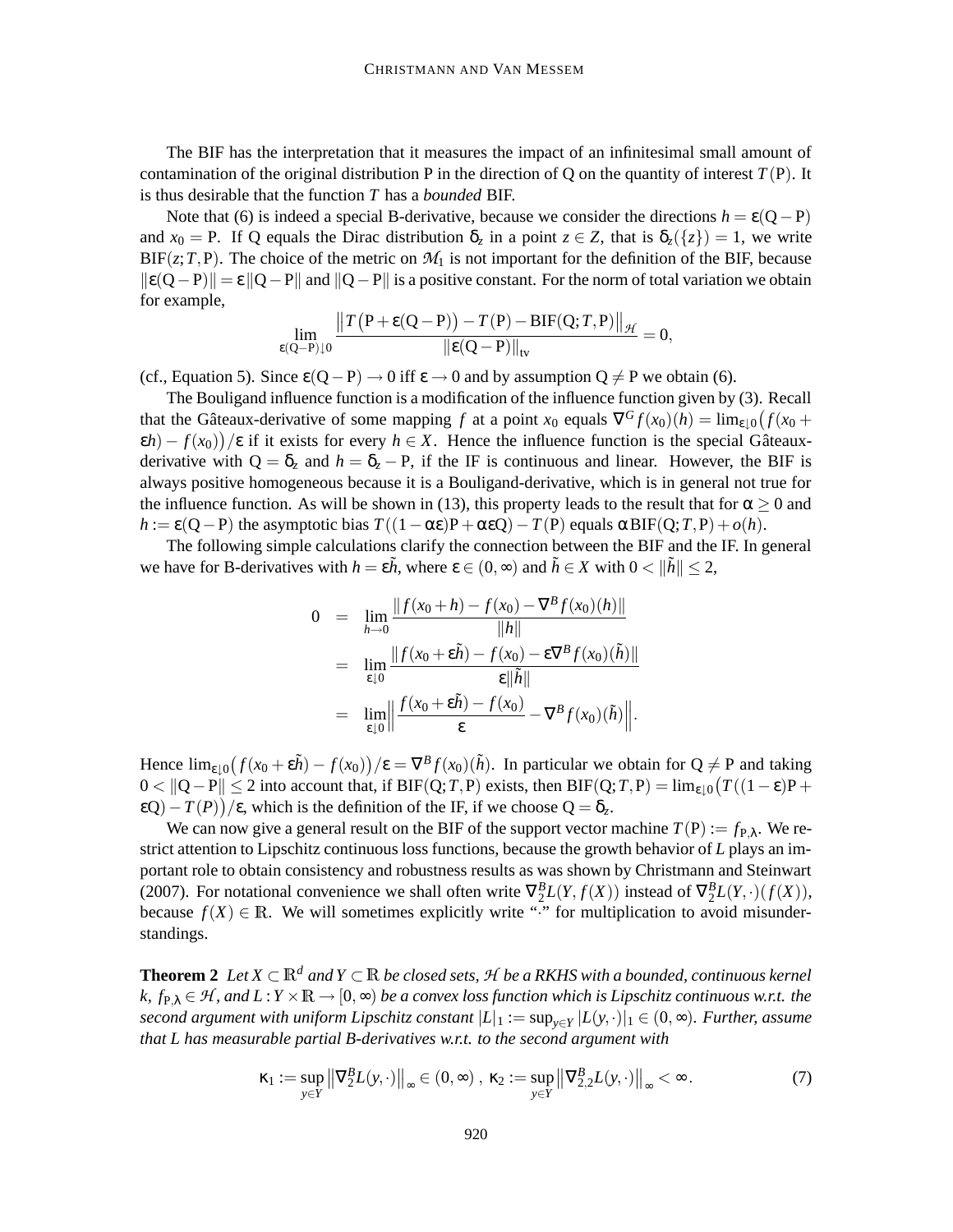$\mathcal{L}et \delta_1 > 0, \delta_2 > 0, \mathcal{N}_{\delta_1}(f_{\mathsf{P},\lambda}) := \{ f \in \mathcal{H}; \left\| f - f_{\mathsf{P},\lambda} \right\|_{\mathcal{H}} < \delta_1 \}, \lambda > \frac{1}{2}$  $\frac{1}{2}$ **k**<sub>2</sub> ||**k**||<sup>3</sup><sub>∞</sub> ∞ *, and* P,Q *be probability*  $measures^{3}$  *on*  $(X \times Y, \mathcal{B}(X \times Y))$  with  $\mathbb{E}_{\text{P}} |Y| < \infty$  and  $\mathbb{E}_{\text{Q}} |Y| < \infty$ . Define  $G$  :  $(-\delta_{2}, \delta_{2}) \times \mathcal{N}_{\delta_{1}}(f_{\text{P},\lambda}) \to 0$ *H ,*

$$
G(\varepsilon, f) := 2\lambda f + \mathbb{E}_{(1-\varepsilon)P + \varepsilon Q} \nabla_2^B L(Y, f(X)) \cdot \Phi(X), \tag{8}
$$

and assume that  $\nabla^B_2G(0, f_{P,\lambda})$  is strong. Then the Bouligand influence function of  $T(P) := f_{P,\lambda}$  in *the direction of*  $Q \neq P$  *exists,* 

$$
BIF(Q;T,P) = S^{-1} \left( \mathbb{E}_{P} \nabla_{2}^{B} L(Y, f_{P,\lambda}(X)) \cdot \Phi(X) \right) \tag{9}
$$

$$
-S^{-1}\left(\mathbb{E}_{Q}\nabla_{2}^{B}L(Y,f_{P,\lambda}(X))\cdot\Phi(X)\right),\tag{10}
$$

*where*  $S: H \rightarrow H$  *with* 

$$
S(\cdot) := \nabla_2^B G(0, f_{\mathbf{P}, \lambda})(\cdot) = 2\lambda \operatorname{id}_{\mathcal{H}}(\cdot) + \mathbb{E}_{\mathbf{P}} \nabla_{2,2}^B L(Y, f_{\mathbf{P}, \lambda}(X)) \cdot \langle \Phi(X), \cdot \rangle_{\mathcal{H}} \Phi(X),
$$

*and* BIF(Q;*T*,P) *is bounded.*

**Remark 3** *We additionally show that under the assumptions of Theorem 2 we have:*

- *1.* For some  $\chi$  and each  $f \in \mathcal{N}_{\delta_1}(f_{P,\lambda})$ ,  $G(\cdot, f)$  is Lipschitz continuous on  $(-\delta_2, \delta_2)$  with Lipschitz *constant* χ*.*
- *2. G* has partial *B*-derivatives with respect to  $\varepsilon$  and  $f$  at  $(0, f_{P,\lambda})$ .
- *3.*  $\nabla_2^B G(0, f_{\mathbf{P},\lambda})(h f_{\mathbf{P},\lambda})$  *lies in a neighborhood of*  $0 \in \mathcal{H}$ ,  $\forall h \in \mathcal{N}_{\delta_1}(f_{\mathbf{P},\lambda})$ .
- *4.*  $d_0 := \inf_{h_1, h_2 \in \mathcal{N}_{\delta_1}(f_{P,\lambda}) f_{P,\lambda}; h_1 \neq h_2}$  $\left\|\nabla_2^B G(0, f_{\mathbf{P},\lambda})(h_1) - \nabla_2^B G(0, f_{\mathbf{P},\lambda})(h_2)\right\|_{\mathcal{H}}$  $\frac{h_1 - h_2}{\|h_1 - h_2\|_{\mathcal{H}}} > 0$ .
- *5. For each*  $\xi > d_0^{-1} \chi$  *there exist constants*  $\delta_3, \delta_4 > 0$ , *a neighborhood*  $\mathcal{N}_{\delta_3}(f_{\mathsf{P},\lambda}) :=$  $\{f \in \mathcal{H} : ||f - f_{\mathsf{P},\lambda}||_{\mathcal{H}} < \delta_3\}$ , and a function  $f^* : (-\delta_4, \delta_4) \to \mathcal{N}_{\delta_3}(f_{\mathsf{P},\lambda})$  satisfying
	- *v.1*)  $f^*(0) = f_{P,\lambda}$ .
	- *v.2) f*<sup>\*</sup> *is Lipschitz continuous on*  $(-δ<sub>4</sub>,δ<sub>4</sub>)$  *with Lipschitz constant*  $|f^*|_1 = ξ$ .
	- *v.3*) *For each*  $\epsilon \in (-\delta_4, \delta_4)$  *is*  $f^*(\epsilon)$  *the unique solution of*  $G(\epsilon, f) = 0$  *in*  $\mathcal{N}_{\delta_3}(f_{\mathbf{P}, \lambda})$ *.*
	- $v \in V^B f^*(0)(u) = (\nabla_2^B G(0, f_{\mathbf{P},\lambda}))^{-1} (-\nabla_1^B G(0, f_{\mathbf{P},\lambda})(u)), u \in (-\delta_4, \delta_4).$

*The function f* ∗ *is the same as in the implicit function theorem by Robinson (1991), see Theorem 7.*

**Remark** 4 *It will be shown that*  $\kappa_2 = 0$  *for*  $L = L_{\epsilon}$  *and*  $L = L_{\tau - pin}$  *and thus the regularization condition only states that*  $\lambda > \frac{1}{2}$  $\frac{1}{2}\kappa_2 ||k||_{\infty}^3 = 0.$ 

<sup>3.</sup> Because *X* and *Y* are assumed to be closed, P can be split up into the marginal distribution  $P_X$  and the regular conditional probability  $P(\cdot|x)$ ,  $x \in X$ , on *Y*. Same for Q.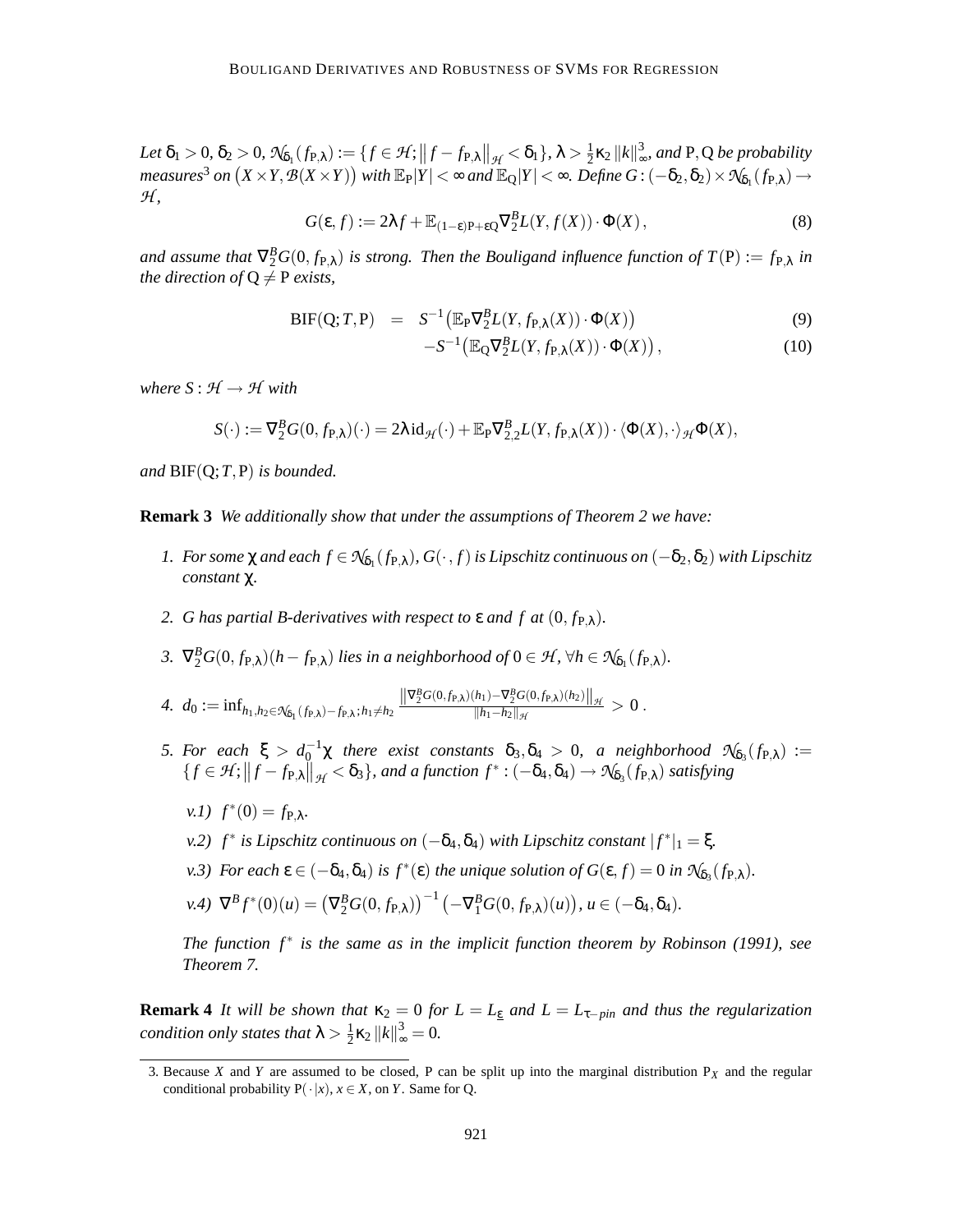Note that *S* can be interpreted as the (Bouligand-)Hessian of the regularized risk, see (14) and (17). Further the formula in (9) and (10) is similar to the one obtained by Christmann and Steinwart (2007) for the IF of  $T(P) = f_{P,\lambda}$ . The difference is that we used B-derivatives instead of F-derivatives, because we allow non-smooth *L*.

Note that the first summand of the BIF given in (9) does *not* depend on the contaminating distribution Q. In contrast to that, the second summand of the BIF given in (10) depends on Q and consists of two factors. The first factor depends on the partial B-derivative of the loss function, and is hence bounded due to (7). For many loss functions this factor depends only on the residual term  $y - f_{P\lambda}(x)$ . The second factor is the feature map  $\Phi(x)$  which is bounded, because *k* is bounded. For the Gaussian RBF kernel we expect that the second factor is not only bounded, but that the impact of  $Q \neq P$  on the BIF is approximately local, because  $k(x, x')$  converges exponentially fast to zero if  $||x-x'||_2$  is large.

### **3. Examples**

In this section we show that our main theorem covers some SVMs widely used in practice. The following result treats SVMs based on the  $\varepsilon$ -insensitive loss function or Huber's loss function for regression, and SVMs based on the pinball loss function for nonparametric quantile regression. These loss functions have uniformly bounded first and second partial B-derivatives w.r.t. the second argument, see the Appendix.

**Corollary** 5 Let  $X \subset \mathbb{R}^d$  and  $Y \subset \mathbb{R}$  be closed, and P, Q be distributions on  $X \times Y$  with  $\mathbb{E}_P|Y| < \infty$ *and*  $\mathbb{E}_{\Omega}|Y| < \infty$ *.* 

1. For  $L \in \{L_{\tau-\text{pin}}, L_{\varepsilon}\}\$ , assume that for all  $\delta > 0$  there exist positive constants  $\xi_{\text{P}}$ ,  $\xi_{\text{O}}$ ,  $c_{\text{P}}$ , and  $c_Q$  *such that for all*  $t \in \mathbb{R}$  *with*  $|t - f_{P,\lambda}(x)| \le \delta ||k||_{\infty}$  *the following inequalities hold for all*  $a \in [0, 2\delta \, ||k||_{\infty}]$  and  $x \in X$ :

$$
P(Y \in [t, t+a] \mid x) \le c_{P} a^{1+\xi_{P}} \text{ and } Q(Y \in [t, t+a] \mid x) \le c_{Q} a^{1+\xi_{Q}}.
$$
 (11)

*2. For*  $L = L_{c-Huber}$ *, assume for*  $x \in X$ *:* 

$$
P(Y \in \{f_{P,\lambda}(x) - c, f_{P,\lambda}(x) + c\} | x) = Q(Y \in \{f_{P,\lambda}(x) - c, f_{P,\lambda}(x) + c\} | x) = 0. \tag{12}
$$

*Then the assumptions of Theorem* 2 *are valid:*  $BIF(Q; T, P)$  *of*  $T(P) := f_{P, \lambda}$  *exists, is given by* (9) *to (10), and is bounded.*

For the somewhat smoother Huber loss function we only need to exclude by (12) that the conditional probabilities of *Y* given *X* with respect to P and Q have no point probabilities at the two points  $f_{P\lambda}(x) - c$  and  $f_{P\lambda}(x) + c$ . Therefore, for this loss function Q can be a Dirac distribution and in this case we have  $BIF = IF$ .

For the pinball loss function some calculations give

$$
BIF(Q;T,P) = \frac{1}{2\lambda} \int_X (P(Y \le f_{P,\lambda}(x) | x) - \tau) \Phi(x) dP_X(x)
$$

$$
- \frac{1}{2\lambda} \int_X (Q(Y \le f_{P,\lambda}(x) | x) - \tau) \Phi(x) dQ_X(x),
$$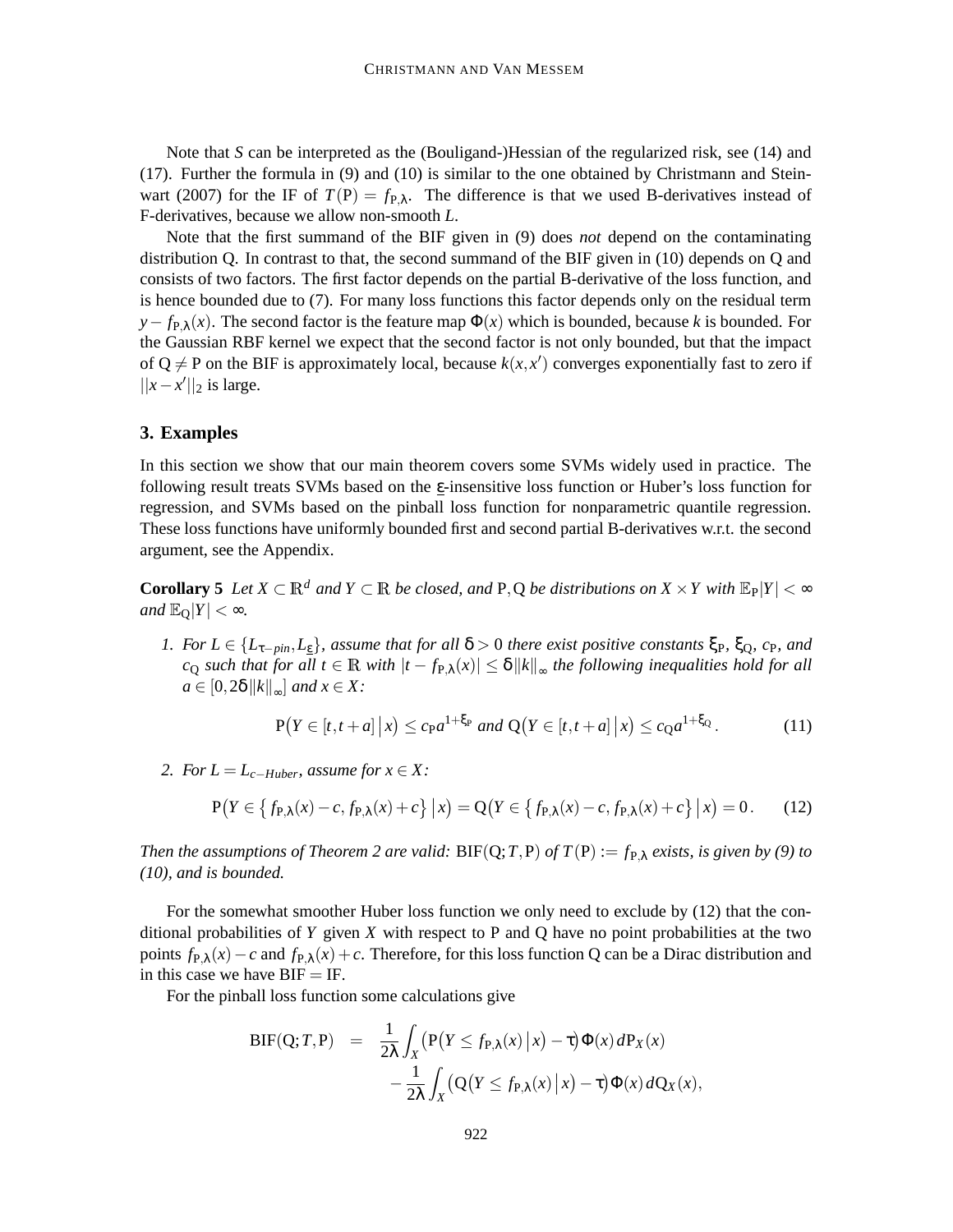if the BIF exists. We expect the first integral to be small, because  $f_{P,\lambda}(x)$  approximates the  $\tau$ -quantile of  $P(\cdot|x)$  and even rates of convergence are known (Steinwart and Christmann, 2008a,b). As will become clear from the proof, (11) and (12) guarantee that the regular conditional probabilities  $P(\cdot|x)$ and  $Q(\cdot|x)$  do not have large point masses at those points where the Lipschitz continuous loss function *L* is *not* F-differentiable or in small neighborhoods around these points. Even for the case of parametric quantile regression, that is for  $L = L_{\tau - pin}$ ,  $\lambda = 0$  and the unbounded linear kernel  $k(x, x') := \langle x, x' \rangle$ , some assumptions on the distribution P seem to be necessary for the existence of the IF, see Koenker (2005, p. 44). He assumes that P has a continuous density which is strictly positive where needed.

Nevertheless, the question arises whether Theorem 2 and Corollary 5 can be shown without any assumption on the distributions P and Q. This is—at least with the techniques we used—not possible for non-smooth loss functions as the following counterexample shows. Let us consider kernel based quantile regression based on the Gaussian RBF kernel, that is  $L = L_{\tau - pin}$ ,  $k = k_{RBF}$ , and  $\lambda > 0$ . Hence the set  $\mathfrak{D}$  of discontinuity points of  $\nabla_2^B L$  is  $\mathfrak{D} = \{0\}$ . Fix  $x \in X$  and  $y, y^* \in Y$  with  $y \neq y^*$ . Define  $P = \delta_{(x,y)}$  and  $Q = \delta_{(x,y^*)}$ . Consider  $f_1, f_2 \in \mathcal{N}_{\delta_1}(f_{P,\lambda})$  with  $f_1(x) \neq f_2(x), y - f_1(x) > 0$ ,  $y - f_2(x) < 0$ ,  $y^* - f_1(x) > 0$ , and  $y^* - f_2(x) < 0$ . Hence,  $\nabla_2^B L(y, f_1(x)) = \nabla_2^B L(y^*, f_1(x)) = -\tau$  and  $\nabla_2^B L(y, f_2(x)) = \nabla_2^B L(y^*, f_2(x)) = 1 - \tau$ . Note that  $\nabla_{2,2}^B L(y,t) = 0$  for all  $y, t \in \mathbb{R}$ . We thus obtain for the *H*-norm in (19) that  $\|\mathbb{E}_{(1-\varepsilon)P+\varepsilon Q}(\nabla_2^B L(Y, f_1(X)) - \nabla_2^B L(Y, f_2(X))) \cdot \Phi(X)\|_{\mathcal{H}} = \|\Phi(x)\|_{\mathcal{H}} > 0.$ Hence  $\nabla_2^B G(0, f_{P,\lambda})$  is not strong in this special case, because  $\|\Phi(x)\|_{\mathcal{H}}$  is in general greater than  $\mathbf{g}^* \| f_1 - f_2 \|_{\mathcal{H}}$  for arbitrarily small values of  $\mathbf{g}^*$ .

Now we shall show for *Llog* that the assumptions (11) or (12) are not needed to obtain a bounded BIF. It is easy to see that  $L_{log}$  is strictly convex w.r.t. the second argument and Fréchet-differentiable with  $\nabla_2^F L_{log}(y,t) = 1 - 2\Lambda(y-t)$ ,  $\nabla_{2,2}^F L_{log}(y,t) = 2\Lambda(y-t)[1 - \Lambda(y-t)],$  and  $\nabla_{2,2,2}^F L_{log}(y,t) =$  $-2\Lambda(y-t)[1-\Lambda(y-t)][1-2\Lambda(y-t)]$ . Obviously, these partial derivatives are bounded for all  $y, t \in \mathbb{R}$ . Furthermore,  $\kappa_1 = \sup_{y \in \mathbb{R}} |\nabla_2^F L_{log}(y, \cdot)|_1 = 1/2$  and  $\kappa_2 = \sup_{y \in \mathbb{R}} |\nabla_{2,2}^F L_{log}(y, \cdot)|_1 \leq 1/2$ , because an everywhere F-differentiable function *g* is Lipschitz continuous with  $|g|_1 = ||\nabla^F g||_{\infty}$  if  $\nabla^F g$  is bounded.

**Corollary 6** Let  $X \subset \mathbb{R}^d$  and  $Y \subset \mathbb{R}$  be closed,  $L = L_{log}$ , and P, Q be distributions on  $X \times Y$  with  $\mathbb{E}_{P}|Y| < \infty$  and  $\mathbb{E}_{Q}|Y| < \infty$ . Then the assumptions of Theorem 2 are valid, and BIF(Q;T,P) of  $T(P) := f_{P,\lambda}$  *exists, is given by* (9) *to* (10), *and* BIF(Q;*T*,P) *is bounded.* 

Corollary 6 is of course also valid for empirical distributions  $D_n$  and  $Q_m$  consisting of *n* and *m* data points, because no specific assumptions on P and Q are made.

The influence function of  $T(P) = f_{P,\lambda}$  based on  $L_{log}$  and error bounds of the type

$$
||T((1-\varepsilon)P + \varepsilon \delta_{(x,y)} - T(P))||_{\mathcal{H}} \leq c^* \varepsilon
$$

where the constant  $c^*$  is known and depends only on P, Q :=  $\delta_{(x,y)}$ , and  $\lambda$ , were recently derived by Christmann and Steinwart (2007). We like to mention that Corollary 6 shows that this influence function is even a Bouligand-derivative, hence *positive homogeneous* in  $h = \varepsilon(Q - P)$ . Therefore, we immediately obtain from the existence of the BIF that the asymptotic bias of SVMs has the form

$$
f_{(1-\alpha\epsilon)P+\alpha\epsilon Q,\lambda} - f_{P,\lambda} = T(P+\alpha h) - T(P)
$$
  
\n
$$
= \alpha BIF(Q;T,P) + o(\alpha h)
$$
  
\n
$$
= \alpha (T(P+h) - T(P) + o(h)) + o(\alpha h)
$$
  
\n
$$
= \alpha (f_{(1-\epsilon)P+\epsilon Q,\lambda} - f_{P,\lambda}) + o(\alpha \epsilon (Q-P)), \quad \alpha \ge 0.
$$
\n(13)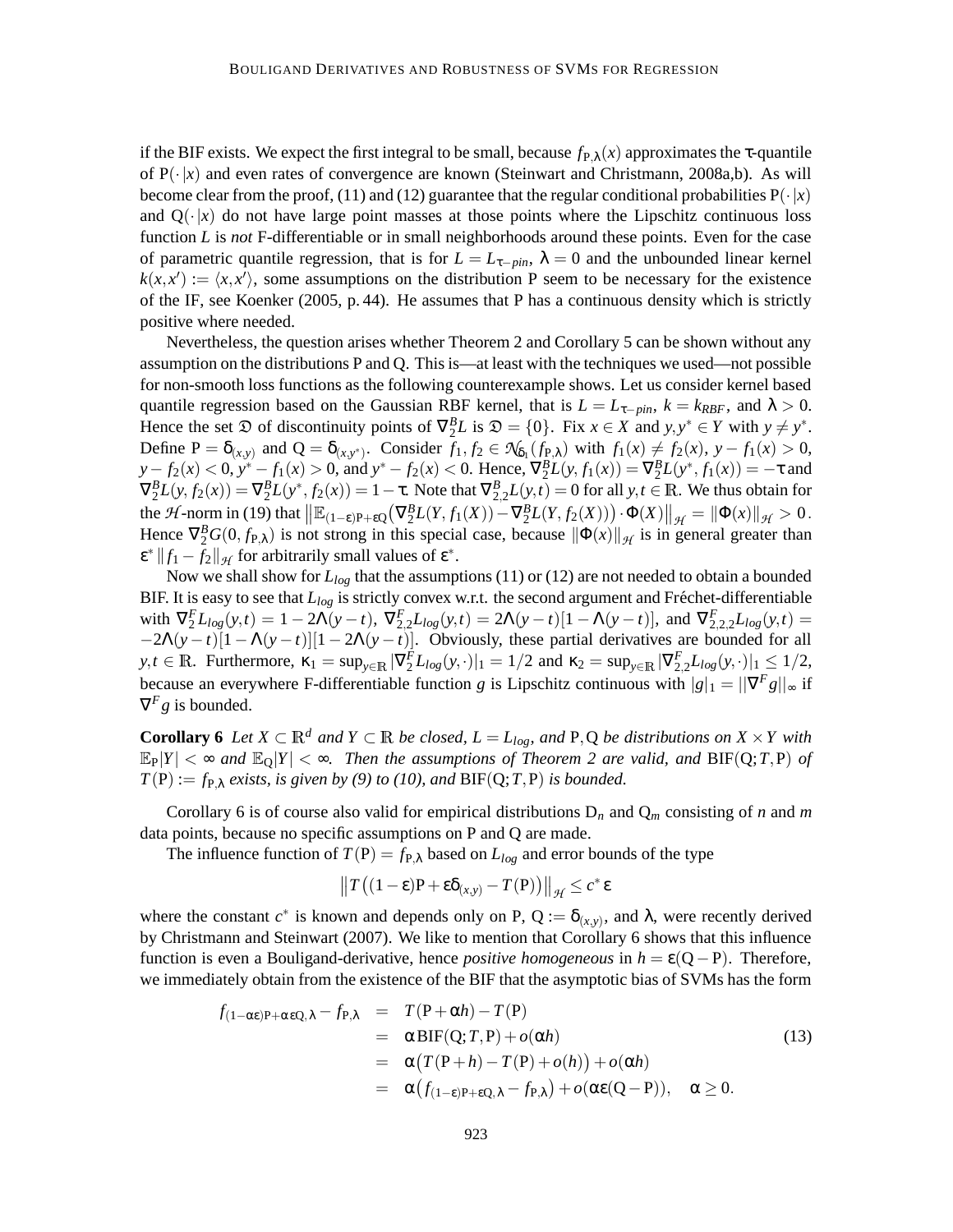This equation nicely describes the behavior of the asymptotic bias term  $f_{(1-\varepsilon)P+\varepsilon Q,\lambda} - f_{P,\lambda}$  if we consider the amount αε of contamination instead of ε.

# **4. Discussion**

Bouligand-derivatives and strong Bouligand-derivatives were successfully used in approximation theory, see for example Clarke (1983), Robinson (1987, 1991), Ip and Kyparisis (1992), and the references cited therein. To our best knowledge however, these concepts were not used so far to investigate robustness properties of statistical operators.

Therefore, we defined the Bouligand influence function (BIF) as a modification of the influence function (IF), the latter being related to Gâteaux-derivatives and a cornerstone of robust statistics, see Hampel (1974), Hampel et al. (1986), and Maronna et al. (2006). If the BIF exists, then it is identical to the IF. The BIF is a positive homogeneous function by definition. This is in general not true for the IF. We used the BIF to show that support vector machines for regression, which play an important role in modern statistical learning theory, are robust in the sense of influence functions, if a bounded continuous kernel is used and if the convex loss function is Lipschitz continuous and twice Bouligand-differentiable, but not necessarily twice Fréchet-differentiable. The result covers the important special cases of SVMs based on the  $\epsilon$ -insensitive, Huber or logistic loss function for regression, and kernel based quantile regression based on the pinball loss function. The IF of SVMs based on the logistic loss was recently derived by Christmann and Steinwart (2007) and Steinwart and Christmann (2008b).

From our point of view, the Bouligand-derivative is a promising concept for robust statistics for the following reason. Many robust estimators proposed in the literature are implicitly defined as solutions of minimization problems where the objective function or loss function is continuous or Lipschitz continuous, but not necessarily twice Fréchet-differentiable. Examples are not only SVMs treated in this paper, but also M-estimators of Huber-type and certain maximum likelihood estimators under non-standard conditions. Bouligand-differentiation nicely fills the gap between Fréchet-differentiation, which is too strong for many robust estimators, and Gâteaux-differentiation which is the basis for the robustness approach based on influence functions. Bouligand-derivatives fulfill a chain rule and a theorem of implicit functions which is in general not true for Gâteauxderivatives.

#### **Acknowledgments**

We thank S.M. Robinson for drawing our attention to his paper from 1987. We also thank the editor and three anonymous referees.

### **Appendix A. Proofs**

This appendix contains all the proofs of the previous sections.

# **A.1 Proofs for the Results in Section 2**

For the proof of Theorem 2 we shall use the following implicit function theorem for B-derivatives, see Robinson (1991, Cor. 3.4). For a function *f* from a metric space  $(X, d_X)$  to another metric space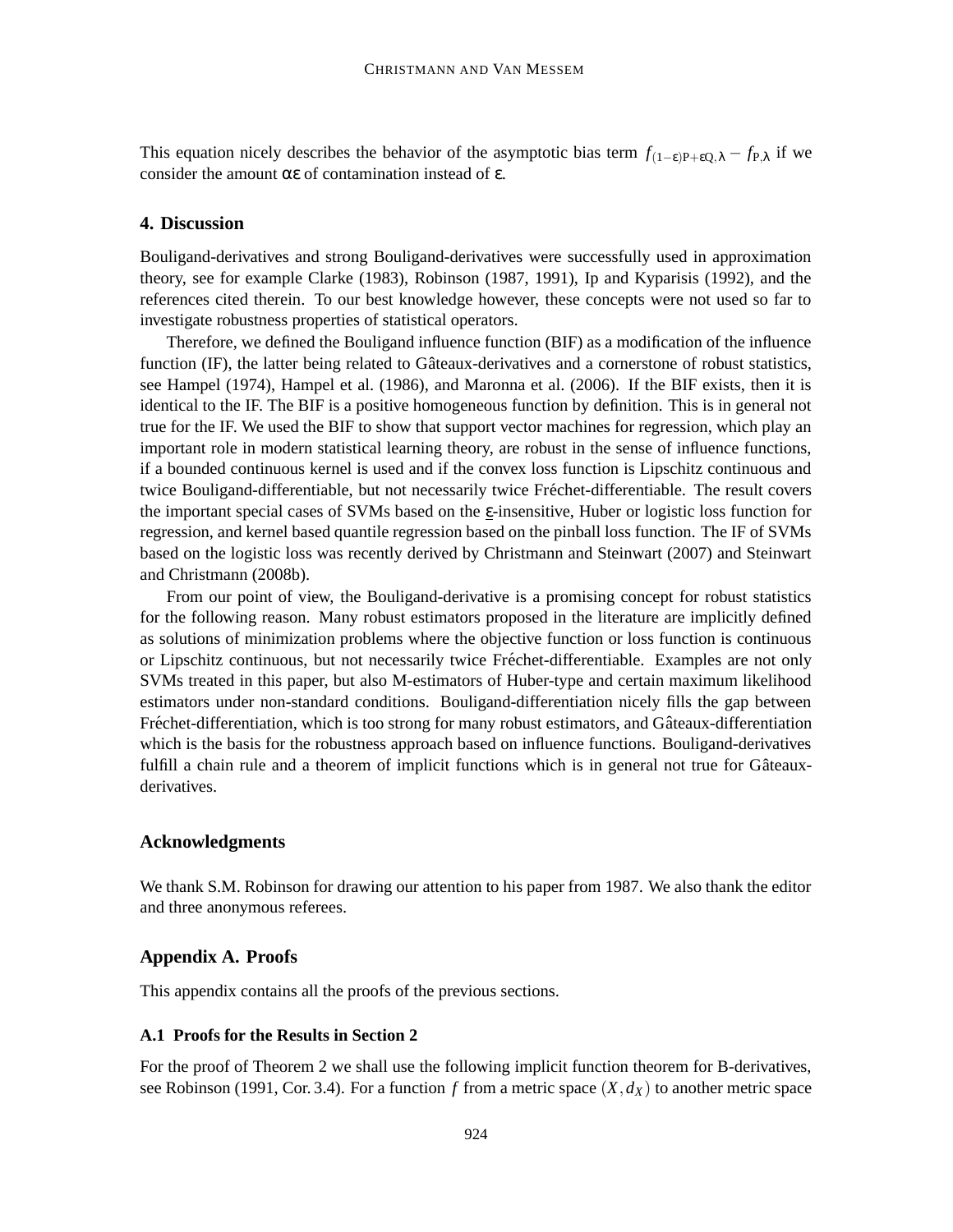$(Y, d_Y)$ , we define

$$
\delta(f, X) = \inf \{ d_Y(f(x_1), f(x_2)) / d_X(x_1, x_2) | x_1 \neq x_2; x_1, x_2 \in X \}.
$$

**Theorem 7** Let Y be a Banach space and X and Z be normed linear spaces. Let  $x_0$  and  $y_0$  be points of X and Y, respectively, and let  $\mathcal{N}(x_0)$  be a neighborhood of  $x_0$  and  $\mathcal{N}(y_0)$  be a neighborhood of  $y_0$ . Suppose that G is a function from  $\mathcal{N}(x_0) \times \mathcal{N}(y_0)$  to Z with  $G(x_0, y_0) = 0$ . In particular, for some  $\phi$  and each  $y \in \mathcal{N}(y_0)$ ,  $G(\cdot, y)$  is assumed to be Lipschitz continuous on  $\mathcal{N}(x_0)$  with modulus  $\phi$ . Assume that G has partial B-derivatives with respect to x and y at  $(x_0, y_0)$ , and that: (i)  $\nabla_2^B G(x_0, y_0)(\cdot)$  is strong. (ii)  $\nabla_2^B G(x_0, y_0)(y - y_0)$  lies in a neighborhood of  $0 \in Z$ ,  $\forall y \in \mathcal{N}(y_0)$ . (iii)  $\delta(\nabla_2^B G(x_0, y_0), \mathcal{N}(y_0) - y_0) =: d_0 > 0$ . Then for each  $\xi > d_0^{-1} \phi$  there are neighborhoods U of  $x_0$ and V of  $y_0$ , and a function  $f^*: U \to V$  satisfying (a)  $f^*(x_0) = y_0$ . (b)  $f^*$  is Lipschitz continuous on  $\mathcal{N}(x_0)$  with modulus  $\xi$ . (c) For each  $x \in U$ ,  $f^*(x)$  is the unique solution in V of  $G(x, y) = 0$ . (d) The function  $f^*$  is B-differentiable at  $x_0$  with  $\nabla^B f^*(x_0)(u) = (\nabla_2^B G(x_0,y_0))^{-1} (-\nabla_1^B G(x_0,y_0)(u)).$ 

We will also need the following consequence of the open mapping theorem, see Lax (2002, p. 170).

**Theorem 8** Let X and Y be Banach spaces,  $A: X \to Y$  be a bounded, linear, and bijective function. *Then the inverse*  $A^{-1}: Y \to X$  *is a bounded linear function.* 

The key ingredient of our proof of Theorem 2 is of course the map  $G : \mathbb{R} \times \mathcal{H} \to \mathcal{H}$  defined by (8). If ε < 0 the integration is w.r.t. a signed measure. The *H* -valued expectation used in the definition of *G* is well-defined for all  $\varepsilon \in (\delta_2, \delta_2)$  and all  $f \in \mathcal{K}_{\delta_1}(f_{P,\lambda})$ , because  $\kappa_1 \in (0, \infty)$  by (7) and  $\|\Phi(x)\|_{\infty} \le ||k||_{\infty}^2 < \infty$  by (2). For F- and B-derivatives holds a chain rule and F-differentiable functions are also B-differentiable. For  $\varepsilon \in [0,1]$  we thus obtain

$$
G(\varepsilon, f) = \frac{\partial \mathcal{R}^{reg}_{L,(1-\varepsilon)P+\varepsilon Q,\lambda}}{\partial \mathcal{H}}(f) = \nabla_2^B \mathcal{R}^{reg}_{L,(1-\varepsilon)P+\varepsilon Q,\lambda}(f). \tag{14}
$$

Since  $f \mapsto \mathcal{R}^{reg}_{I(1)}$ *Peg*  $L(1-\varepsilon)P+\varepsilon Q$ ,λ(*f*) is convex and continuous for all  $\varepsilon$  ∈ [0, 1] equation (14) shows that we have *G*(ε, *f*) = 0 if and only if  $f = f_{(1-\varepsilon)P+\varepsilon Q}$ , for such ε. Hence

$$
G(0, f_{\mathbf{P}, \lambda}) = 0. \tag{15}
$$

We shall show that Theorem 7 is applicable for *G* and that there exists a B-differentiable function  $\varepsilon \mapsto f_{\varepsilon}$  defined on a small interval  $(-\delta_2, \delta_2)$  for some  $\delta_2 > 0$  satisfying  $G(\varepsilon, f_{\varepsilon}) = 0$  for all  $\varepsilon \in$  $(-\delta_2, \delta_2)$ . From the existence of this function we shall obtain BIF(Q; *T*, P) =  $\nabla^B f_{\epsilon}(0)$ .

**Proof of Theorem 2.** The existence of  $f_{P,\lambda}$  follows from the convexity of *L* and the penalizing term, see also Christmann and Steinwart (2007, Prop. 8). The assumption that  $G(0, f_{\text{PA}}) = 0$  is valid by (15). Let us now prove the results of Remark 3 parts 1 to 5.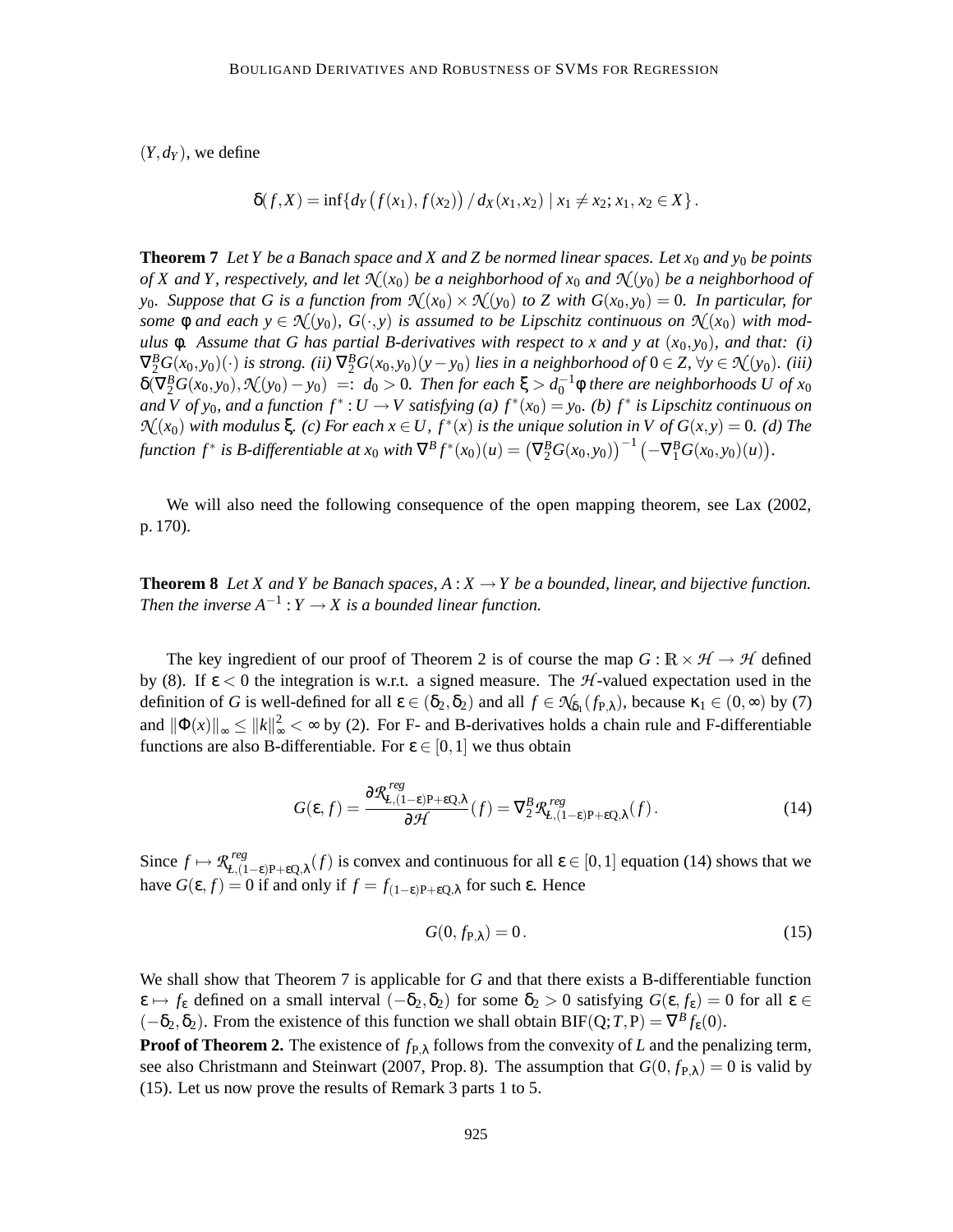Remark 3 part 1. For  $f \in \mathcal{H}$  fixed let  $\varepsilon_1, \varepsilon_2 \in (-\delta_2, \delta_2)$ . Using  $||k||_{\infty} < \infty$  and (15) we obtain

$$
\begin{aligned}\n&= \|\mathbb{E}_{(1-\epsilon_1)P+\epsilon_1Q}\nabla_2^B L(Y,f(X)) \cdot \Phi(X) - \mathbb{E}_{(1-\epsilon_2)P+\epsilon_2Q}\nabla_2^B L(Y,f(X)) \cdot \Phi(X) | \\
&= \|( \epsilon_1 - \epsilon_2) \mathbb{E}_{Q-P}\nabla_2^B L(Y,f(X)) \cdot \Phi(X) | \\
&\leq |\epsilon_1 - \epsilon_2| \int |\nabla_2^B L(y,f(x)) \cdot \Phi(x) | d|Q - P|(x,y) \\
&\leq |\epsilon_1 - \epsilon_2| \int \sup_{y \in Y} |\nabla_2^B L(y,f(x))| \sup_{x \in X} |\Phi(x)| d|Q - P|(x,y) \\
&\leq |\epsilon_1 - \epsilon_2| \|\Phi(x)\|_{\infty} \sup_{y \in Y} \|\nabla_2^B L(y, \cdot)\|_{\infty} \int d|Q - P|(x,y) \\
&\leq 2 \|\mathbf{k}\|_{\infty}^2 \sup_{y \in Y} \|\nabla_2^B L(y, \cdot)\|_{\infty} |\epsilon_1 - \epsilon_2| \\
&= 2 \|\mathbf{k}\|_{\infty}^2 \kappa_1 |\epsilon_1 - \epsilon_2| < \infty.\n\end{aligned}
$$

Remark 3 part 2. We have

$$
\nabla_1^B G(\varepsilon, f) = \nabla_1^B \Big( \mathbb{E}_{(1-\varepsilon)P + \varepsilon Q} \nabla_2^B L(Y, f(X)) \cdot \Phi(X) \Big) \n= \nabla_1^B \Big( \mathbb{E}_P \nabla_2^B L(Y, f(X)) \cdot \Phi(X) + \varepsilon \mathbb{E}_{Q-P} \nabla_2^B L(Y, f(X)) \cdot \Phi(X) \Big) \n= \mathbb{E}_{Q-P} \nabla_2^B L(Y, f(X)) \cdot \Phi(X) \n= \mathbb{E}_Q \nabla_2^B L(Y, f(X)) \cdot \Phi(X) - \mathbb{E}_P \nabla_2^B L(Y, f(X)) \cdot \Phi(X).
$$
\n(16)

This expectation exists due to (2) and (7). Furthermore, we obtain

$$
\nabla_2^B G(0, f_{P,\lambda})(h) + o(h)
$$
  
=  $G(0, f_{P,\lambda} + h) - G(0, f_{P,\lambda})$   
=  $2\lambda h + \mathbb{E}_P \nabla_2^B L(Y, (f_{P,\lambda}(X) + h(X))) \cdot \Phi(X) - \mathbb{E}_P \nabla_2^B L(Y, f_{P,\lambda}(X)) \cdot \Phi(X)$   
=  $2\lambda h + \mathbb{E}_P \left( \nabla_2^B L(Y, (f_{P,\lambda}(X) + h(X))) - \nabla_2^B L(Y, f_{P,\lambda}(X)) \right) \cdot \Phi(X).$ 

This expectation exists, as the term  $\nabla_2^B L(Y,(f_{P,\lambda}(X) + h(X))) - \nabla_2^B L(Y,f_{P,\lambda}(X))$  is bounded due to (2), (7), and  $||k||_{\infty} < \infty$ . Using  $\langle \Phi(X), \cdot \rangle_{\mathcal{H}} \in \mathcal{H}$ , we get

$$
\nabla_2^B G(0, f_{\mathbf{P}, \lambda})(\cdot) = 2\lambda \mathrm{id}_{\mathcal{H}}(\cdot) + \mathbb{E}_{\mathbf{P}} \nabla_{2,2}^B L(Y, f_{\mathbf{P}, \lambda}(X)) \cdot \langle \Phi(X), \cdot \rangle_{\mathcal{H}} \Phi(X). \tag{17}
$$

Note that  $\mathbb{E}_{P} \nabla_{2,2}^{B} L(Y, f(X)) = \nabla_{2}^{B} \mathbb{E}_{P} \nabla_{2}^{B} L(Y, f(X)),$  because

$$
\nabla_2^B \mathbb{E}_{P} \nabla_2^B L(Y, f(X)) - \mathbb{E}_{P} \nabla_{2,2}^B L(Y, f(X))
$$
  
= 
$$
\mathbb{E}_{P} (\nabla_2^B L(Y, (f(X) + h(X))) - \nabla_2^B L(Y, f(X))) - \mathbb{E}_{P} \nabla_{2,2}^B L(Y, f(X)) + o(h)
$$
  
= 
$$
\mathbb{E}_{P} (\nabla_2^B L(Y, (f(X) + h(X))) - \nabla_2^B L(Y, f(X)) - \nabla_{2,2}^B L(Y, f(X))) + o(h) = o(h)
$$

by definition of the B-derivative.

Remark 3 part 3. Let  $\mathcal{N}_{\delta_1}(f_{P,\lambda})$  be a  $\delta_1$ -neighborhood of  $f_{P,\lambda}$ . Because  $\mathcal H$  is a RKHS and hence a vector space it follows for all  $h \in \mathcal{N}_{\delta_1}(f_{P,\lambda})$  that  $||f_{P,\lambda} - h - 0||_{\mathcal{H}} \leq \delta_1$  and hence  $h - f_{P,\lambda} \in \mathcal{N}_{\delta_1}(0) \subset$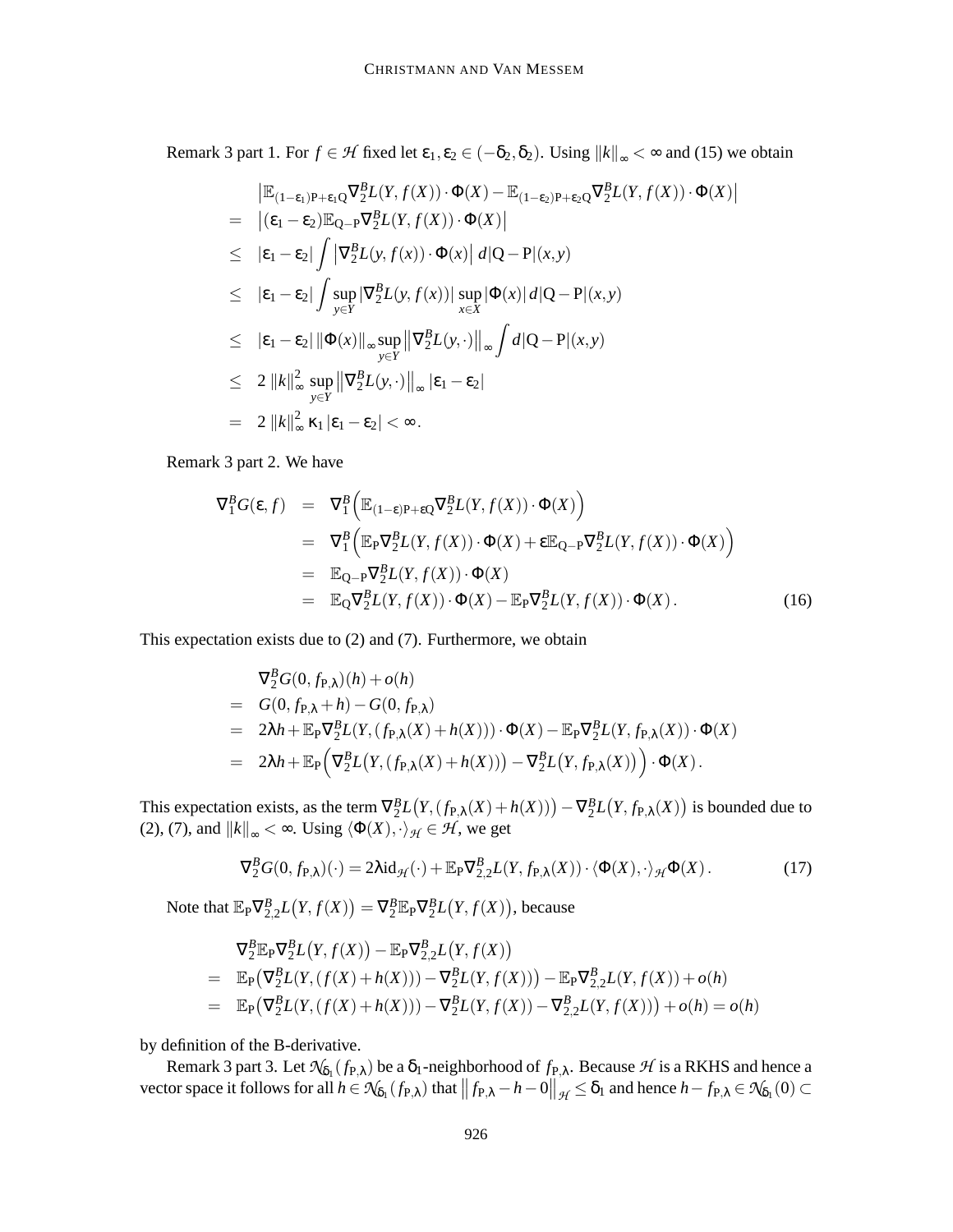*H*. Note that  $\nabla_2^B G(0, f_{P,\lambda})(\cdot)$  computed by (17) is a mapping from *H* to *H*. For  $\xi := h - f_{P,\lambda}$  we have  $\|\xi\|_{\mathcal{H}} \leq \delta_1$  and the reproducing property yields

$$
\nabla_2^{\mathcal{B}}G(0,f_{\mathcal{P},\lambda})(\xi)=2\lambda\xi+\mathbb{E}_{\mathcal{P}}\nabla_{2,2}^{\mathcal{B}}L(Y,f_{\mathcal{P},\lambda}(X))\cdot\xi\Phi(X).
$$

Using (2) and (7) we obtain

$$
\|2\lambda\xi + \mathbb{E}_{P}\nabla_{2,2}^{B}L(Y, f_{P,\lambda}(X)) \cdot \xi\Phi(X) - 0\|_{\mathcal{H}}
$$
  
\n
$$
\leq 2\lambda \|\xi\|_{\mathcal{H}} + \left\|\mathbb{E}_{P}\nabla_{2,2}^{B}L(Y, f_{P,\lambda}(X)) \cdot \xi\Phi(X)\right\|_{\mathcal{H}}
$$
  
\n
$$
\leq 2\lambda \|\xi\|_{\mathcal{H}} + \sup_{y \in Y} \left\|\nabla_{2,2}^{B}L(y, \cdot)\right\|_{\infty} \|\xi\|_{\infty} \|\Phi(x)\|_{\infty}
$$
  
\n
$$
\leq 2\lambda \|\xi\|_{\mathcal{H}} + \kappa_{2} \|\xi\|_{\mathcal{H}} \|k\|_{\infty}^{3}
$$
  
\n
$$
\leq (2\lambda + \kappa_{2} \|k\|_{\infty}^{3}) \delta_{1},
$$

which shows that  $\nabla_2^B G(0, f_{\mathbf{P}, \lambda})(h - f_{\mathbf{P}, \lambda})$  lies in a neighborhood of  $0 \in \mathcal{H}$ , for all  $h \in \mathcal{N}_{\delta_1}(f_{\mathbf{P}, \lambda})$ . Remark 3 part 4. Due to (17) we have to prove that

$$
d_0 := \inf_{f_1 \neq f_2} \frac{\left\| 2\lambda(f_1 - f_2) + \mathbb{E}_{P} \nabla_{2,2}^B L(Y, f_{P,\lambda}(X)) \cdot (f_1 - f_2) \Phi(X) \right\|_{\mathcal{H}}}{\|f_1 - f_2\|_{\mathcal{H}}} > 0.
$$

If  $f_1 \neq f_2$ , then (2), (7), and  $\lambda > \frac{1}{2}$  $\frac{1}{2}$  **k**<sub>2</sub>  $||k||^3$  $\frac{3}{2}$  yield that

$$
\|2\lambda(f_1 - f_2) + \mathbb{E}_{P}\nabla_{2,2}^{B}L(Y, f_{P,\lambda}(X)) \cdot (f_1 - f_2)\Phi(X)\|_{\mathcal{H}} / \|f_1 - f_2\|_{\mathcal{H}}
$$
  
\n
$$
\geq ( \|2\lambda(f_1 - f_2)\|_{\mathcal{H}} - \|\mathbb{E}_{P}\nabla_{2,2}^{B}L(Y, f_{P,\lambda}(X)) \cdot (f_1 - f_2)\Phi(X)\|_{\mathcal{H}}) / \|f_1 - f_2\|_{\mathcal{H}}
$$
  
\n
$$
\geq 2\lambda - \kappa_2 \|k\|_{\infty}^3 > 0
$$

by our assumption, which gives the assertion.

Remark 3 part 5. The assumptions of Robinson's implicit function theorem, see Theorem 7, are valid for *G* due to the results of Remark 3 parts 1 to 4 and the assumption that  $\nabla_2^B G(0, f_{\rm P,\lambda})$  is strong. This gives part 5.

The result of Theorem 2 now follows from inserting (16) and (17) into Remark 3 part 5(v.4). Using (7) we see that *S* is bounded. The linearity of *S* follows from its definition and the inverse of *S* does exist by Theorem 7. If necessary we can restrict the range of *S* to  $S(\mathcal{H})$  to obtain a bijective function  $S_* : \mathcal{H} \to S(\mathcal{H})$  with  $S_*(f) = S(f)$  for all  $f \in \mathcal{H}$ . Hence  $S^{-1}$  is also bounded and linear by Theorem 8. This gives the existence of a bounded BIF specified by (9) and (10). П

#### **A.2 Calculations for the Results in Section 3**

For the proof of Corollary 5 we need the partial B-derivatives for the three loss functions and also have to check that  $\nabla_2^B G(0, f_{P,\lambda})$  is strong. We shall compute the partial B-derivatives for these loss functions in advance.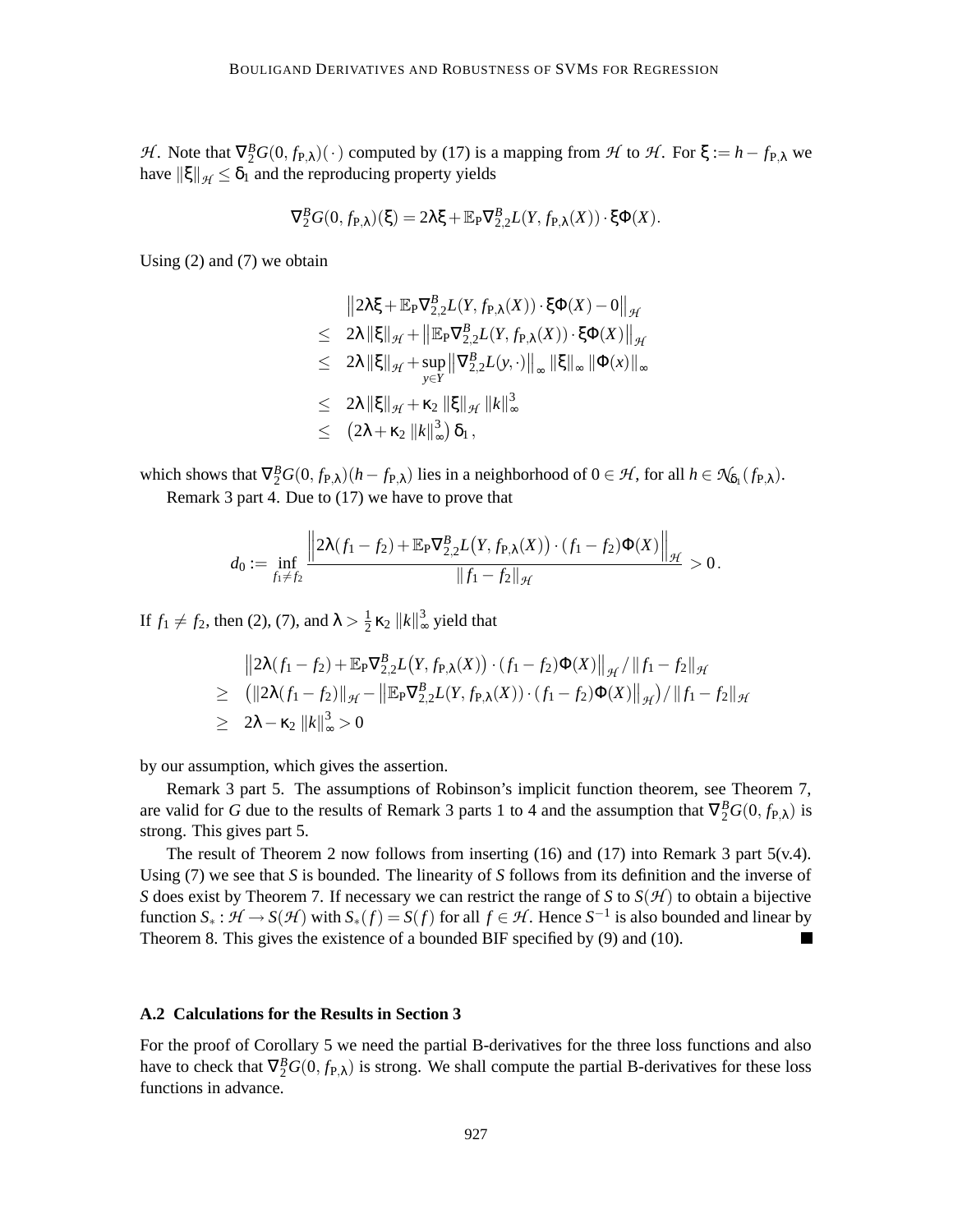# A.2.1 ε-INSENSITIVE LOSS

We shall show for the  $\underline{\varepsilon}$ -insensitive loss  $L = L_{\underline{\varepsilon}}$  that

$$
\nabla_2^B L(y,t)(h) = \begin{cases}\n-h & \text{if } \{t < y - \underline{\epsilon}\} \text{ or } \{y - t = \underline{\epsilon}, h < 0\} \\
0 & \text{if } \{y - \underline{\epsilon} < t < y + \underline{\epsilon}\} \text{ or } \{y - t = \underline{\epsilon}, h \ge 0\} \\
\text{or } \{y - t = -\underline{\epsilon}, h < 0\} \\
h & \text{if } \{t > y + \underline{\epsilon}\} \text{ or } \{y - t = -\underline{\epsilon}, h \ge 0\}\n\end{cases}
$$

and  $\nabla_{2,2}^{B}L(y,t)(h) = 0.$ 

For the derivation of  $\nabla_2^B L(y,t)$  we need to consider 5 cases.

1. If  $t > y + \underline{\epsilon}$ , we have  $t + h > y + \underline{\epsilon}$  as long as *h* is small enough. Therefore,

$$
\nabla_2^B L(y,t)(h) + o(h) = L(y,t+h) - L(y,t) = t + h - y - \underline{\epsilon} - (t - y - \underline{\epsilon}) = h.
$$

2. If  $t < y - \underline{\epsilon}$ , we have  $t + h < y + \underline{\epsilon}$  if *h* is sufficiently small. Thus

$$
\nabla_2^B L(y,t)(h) + o(h) = y - t - h - \underline{\varepsilon} - (y - t - \underline{\varepsilon}) = -h.
$$

- 3. If  $y t \in (-\underline{\epsilon}, \underline{\epsilon})$  we have  $y t h \in (-\underline{\epsilon}, \underline{\epsilon})$  for  $h \to 0$ . This yields  $\nabla_2^B L(y, t)(h) + o(h) =$  $0-0=0.$
- 4. If  $y-t = \underline{\epsilon}$  we have to consider 2 cases. If  $h \ge 0$  and small, then  $-\underline{\epsilon} < y-t-h < \underline{\epsilon}$  and hence  $\nabla_2^B L(y,t)(h) + o(h) = 0 - 0 = 0.$ If  $h < 0$ , we have  $y - t - h > \varepsilon$  and thus

$$
\nabla_2^B L(y,t)(h) + o(h) = y - t - h - \underline{\varepsilon} - 0 = -h.
$$

5. If  $y - t = -\underline{\epsilon}$  we have again to consider 2 cases. If  $h \ge 0$ , we have  $y - t - h < -\underline{\epsilon}$ . Hence

$$
\nabla_2^B L(y, t)(h) + o(h) = t + h - y - \underline{\varepsilon} - 0 = h.
$$

If  $h < 0$ , we get  $-\underline{\varepsilon} < y - t - h < \underline{\varepsilon}$  which gives  $\nabla_2^B L(y,t)(h) + o(h) = 0 - 0 = 0$ .

This gives the assertion for the first partial B-derivative. Using the same reasoning we obtain  $\nabla_{2,2}^{B}L(y,t)(h) = 0.$ 

#### A.2.2 PINBALL-LOSS

It will be shown that for the pinball loss  $L = L_{\tau - pin}$  we get

$$
\nabla_2^B L(y, t)(h) = \begin{cases} (1 - \tau)h & \text{if } \{y - t < 0\} \text{ or } \{y - t = 0, h \ge 0\} \\ -\tau h & \text{if } \{y - t > 0\} \text{ or } \{y - t = 0, h < 0\} \end{cases}
$$

and  $\nabla_{2,2}^{B}L(y,t)(h) = 0.$ 

For the calculation of  $\nabla_2^B L(y,t)$  we consider 3 cases.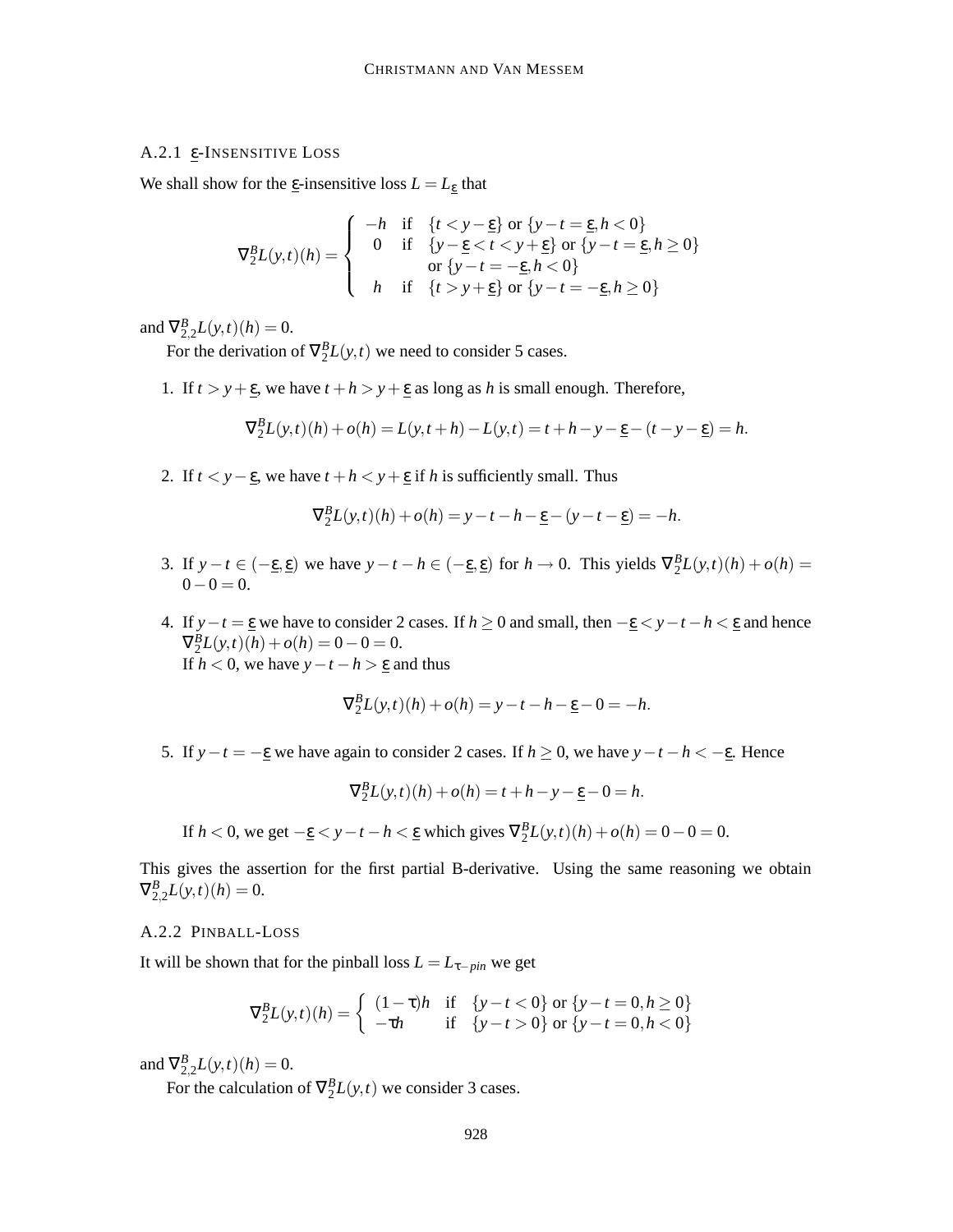1. If *y*−*t* < 0 we have *y*−*t* −*h* < 0 for sufficiently small values of |*h*|. Hence

$$
\nabla_2^B L(y,t)(h) + o(h) = L(y,t+h) - L(y,t)
$$
  
=  $(\tau - 1)(y - t - h) - (\tau - 1)(y - t) = (1 - \tau)h.$ 

2. If  $y-t > 0$  we have  $y-t-h > 0$  for sufficiently small values of |*h*| which yields

$$
\nabla_2^B L(y,t)(h) + o(h) = \tau(y - t - h) - \tau(y - t) = -\tau h.
$$

3. Assume  $y - t = 0$ . If  $y - t - h < 0$  we have

*B*

$$
\nabla_2^B L(y,t)(h) + o(h) = (1 - \tau)h.
$$

If  $y - t - h > 0$  it follows

$$
\nabla_2^B L(y,t)(h) + o(h) = \tau(y - t - h) - \tau(y - t) = -\tau h.
$$

Together this gives the assertion for  $\nabla_2^B L(y,t)(h)$ . In the same way we get  $\nabla_{2,2}^B L(y,t)(h) = 0$ .

# A.2.3 HUBER LOSS

It will be shown that for the Huber loss  $L = L_{c-Huber}$  we have

$$
\nabla_2^B L(y,t)(h) = \begin{cases}\n-c \operatorname{sign}(y-t)h & \text{if } |y-t| > c \\
-(y-t)h & \text{if } |y-t| \le c\n\end{cases}
$$

and

$$
\nabla_{2,2}^{B} L(y,t)(h) = \begin{cases} h & \text{if } \{y-t=c, h \ge 0\} \text{ or } \{y-t=-c, h < 0\} \\ \text{or } \{|y-t| < c\} \\ 0 & \text{if } \text{else.} \end{cases}
$$

For the derivation of  $\nabla_2^B L(y,t)$  we consider the following 5 cases.

1. Let  $y-t = c$ . If  $h \ge 0$  or  $y-t-h \le c$  then

$$
\nabla_2^B L(y,t)(h) + o(h) = L(y,t+h) - L(y,t)
$$
  
=  $\frac{1}{2}(y-t-h)^2 - \frac{1}{2}(y-t)^2 = -(y-t)h + \frac{h^2}{2}.$ 

If  $h < 0$  or  $y - t - h > c > 0$  we have

$$
\nabla_2^B L(y, t)(h) + o(h) = c|y - t - h| - \frac{c^2}{2} - \frac{1}{2}(y - t)^2
$$
  
=  $c(y - t - h) - \frac{c^2}{2} - \frac{c^2}{2}$   
=  $c(c - h) - c^2 = -(y - t)h$ .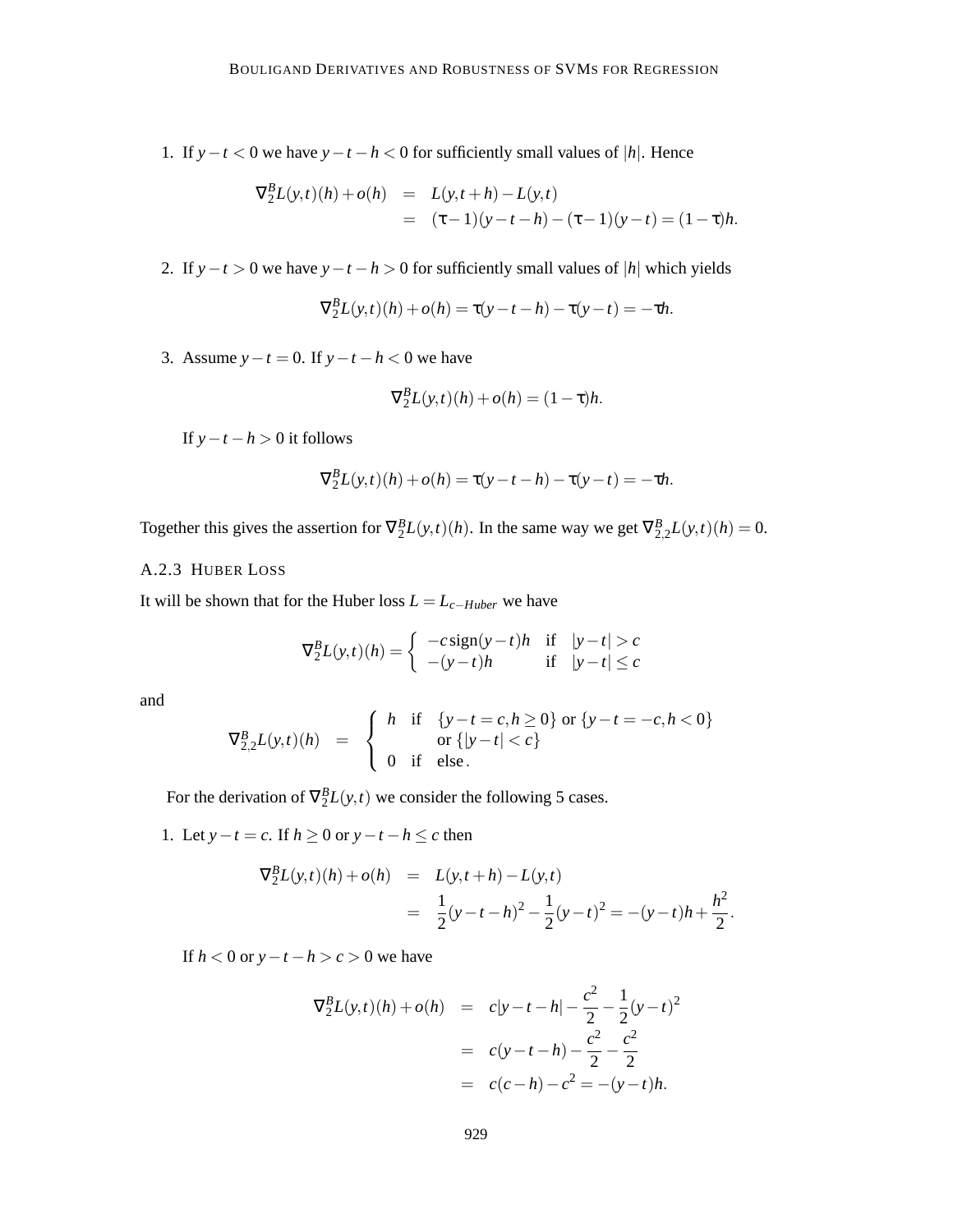2. Now we consider the case  $y-t = -c$ . If  $h \ge 0$  or  $y-t-h \le -c < 0$  we obtain

$$
\nabla_2^B L(y, t)(h) + o(h) = c|y - t - h| - \frac{c^2}{2} - \frac{1}{2}(y - t)^2
$$
  
= c(c + h) - \frac{c^2}{2} - \frac{c^2}{2} = -(y - t)h.

If  $h < 0$  or  $y - t - h > -c$  we get

$$
\nabla_2^B L(y,t)(h) + o(h) = \frac{1}{2}(y-t-h)^2 - \frac{1}{2}(y-t)^2 = -(y-t)h + \frac{h^2}{2}.
$$

3. If  $y-t > c$ , we have  $y-t-h > c$  and thus

$$
\nabla_2^B L(y,t)(h) + o(h) = c|y - t - h| - \frac{c^2}{2} - c|y - t| + \frac{c^2}{2}
$$
  
= c(y - t - h) - c(y - t) = -ch = -c sign(y - t)h.

4. If  $y-t < -c$ , we have  $y-t-h < -c$  and obtain analogously to (iii) that

$$
\nabla_2^B L(y, t)(h) + o(h) = c|y - t - h| - \frac{c^2}{2} - c|y - t| + \frac{c^2}{2}
$$
  
= c(-y + t + h) - c(-y + t) = ch = -c sign(y - t)h.

5. If  $-c < y-t < c$ , then  $-c < y-t-h < c$  and

$$
\nabla_2^B L(y,t)(h) + o(h) = \frac{1}{2}(y-t-h)^2 - \frac{1}{2}(y-t)^2 = -(y-t)h + \frac{h^2}{2}.
$$

This gives the assertion for  $\nabla_2^B L(y,t)(h)$ . Only the first two cases, where  $y-t = \pm c$ , were necessary to compute, since in the other 3 parts the function is already F-differentiable, and thus also Bdifferentiable. For the second partial B-derivative we consider 3 cases.

1. Assume  $y - t = c$ . If  $y - t - h < c$  then

$$
\nabla_{2,2}^{B}L(y,t)(h) + o(h) = \nabla_{2}^{B}L(y,t+h) - \nabla_{2}^{B}L(y,t) = -(y-t-h) - (-(y-t)) = h.
$$

If 
$$
y - t - h > c
$$
 then  $\nabla_{2,2}^{B}L(y,t)(h) + o(h) = -c - (- (y - t)) = 0$ .

2. Assume  $y - t = -c$ . If  $y - t - h < -c$  we obtain  $\nabla_{2,2}^{B} L(y,t)(h) + o(h) = c - (- (y - t)) = 0$ . If  $y - t - h > -c$  then

$$
\nabla_{2,2}^{B}L(y,t)(h) + o(h) = -(y - t - h) - (-(y - t)) = h.
$$

3. Assume that  $|y - t| \neq c$ . Then  $\nabla_2^B L(y, t + h) = \nabla_2^B L(y, t)$ . The difference, and consequently  $\nabla_{2,2}^B L(y,t)(h) = 0.$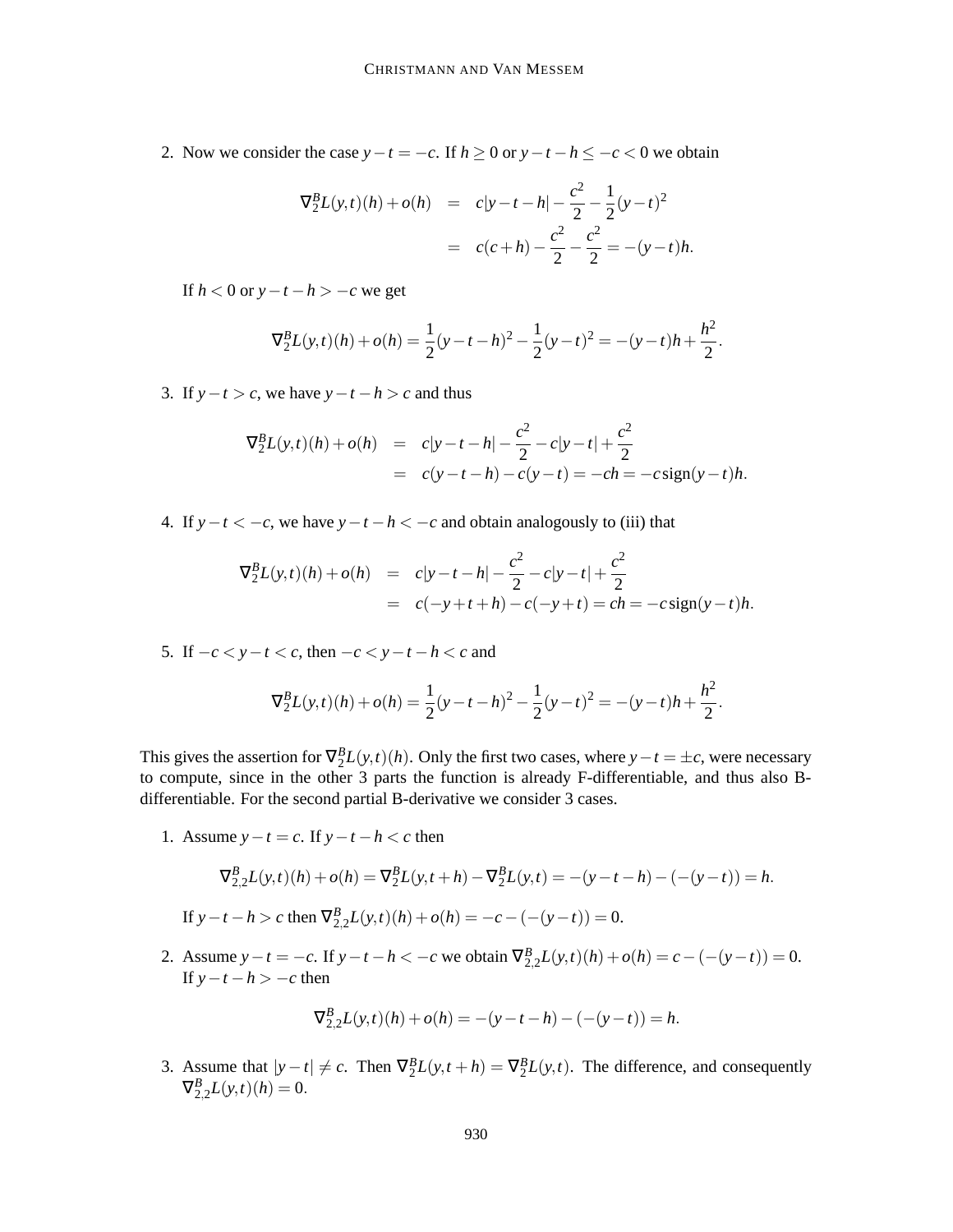This gives the assertion for Huber's loss function.

**Proof of Corollary 5.** Now that we have shown that these loss functions have bounded first and second partial B-derivatives, we are ready to check if  $\nabla_2^B G(0, f_{P,\lambda})$  is strong in these cases. Recall that  $\nabla_2^B G(0, f_{\text{P},\lambda})$  is strong, if for all  $\varepsilon^* > 0$  there exist a neighborhood  $\mathcal{N}_{\delta_1}(f_{\text{P},\lambda})$  and an interval  $(-\delta_2, \delta_2)$  with  $\delta_1, \delta_2 > 0$  such that for all  $f_1, f_2 \in \mathcal{N}_{\delta_1}(f_{\mathbb{P}, \lambda})$  and for all  $\varepsilon \in (-\delta_2, \delta_2)$  we have

$$
\left\| \left( G(\varepsilon, f_1) - g(f_1) \right) - \left( G(\varepsilon, f_2) - g(f_2) \right) \right\|_{\mathcal{H}} \leq \varepsilon^* \left\| f_1 - f_2 \right\|_{\mathcal{H}},\tag{18}
$$

where

$$
\begin{array}{lll}g(f) & = & 2\lambda f_{P,\lambda}(X) + \mathbb{E}_{P}\nabla_{2}^{B}L\big(Y,f_{P,\lambda}(X)\big)\cdot\Phi(X) + 2\lambda\,\mathrm{id}_{\mathcal{H}}(f(X) - f_{P,\lambda}(X))\\ & & + \mathbb{E}_{P}\nabla_{2,2}^{B}L\big(Y,f_{P,\lambda}(X)\big)\cdot\langle (f(X) - f_{P,\lambda}(X)),\Phi(X)\rangle_{\mathcal{H}}\Phi(X)\,,\;f\in\mathcal{H}.\end{array}
$$

Fix  $\epsilon^* > 0$ . Obviously, (18) is valid for  $f_1 = f_2$ . For the rest of the proof we therefore fix arbitrary functions  $f_1, f_2 \in \mathcal{N}_{\delta_1}(f_{P,\lambda})$  with  $f_1 \neq f_2$ . We obtain for the term on the left hand side of (18) that

$$
\begin{split}\n&\left\|\left(2\lambda f_{1}(X)+\mathbb{E}_{(1-\epsilon)P+\epsilon Q}\nabla_{2}^{B}L(Y,f_{1}(X))\cdot\Phi(X)\right.\right.\\
&\left.-2\lambda f_{P,\lambda}(X)-\mathbb{E}_{P}\nabla_{2}^{B}L(Y,f_{P,\lambda}(X))\cdot\Phi(X) \\
&-2\lambda(f_{1}(X)-f_{P,\lambda}(X))-\mathbb{E}_{P}\nabla_{2,2}^{B}L(Y,f_{P,\lambda}(X))\cdot(f_{1}(X)-f_{P,\lambda}(X))\Phi(X)\right) \\
&-\left(2\lambda f_{2}(X)+\mathbb{E}_{(1-\epsilon)P+\epsilon Q}\nabla_{2}^{B}L(Y,f_{2}(X))\cdot\Phi(X)\right.\\
&\left.-2\lambda f_{P,\lambda}(X)-\mathbb{E}_{P}\nabla_{2}^{B}L(Y,f_{P,\lambda}(X))\cdot\Phi(X)\right.\\
&\left.-2\lambda(f_{2}(X)-f_{P,\lambda}(X))-\mathbb{E}_{P}\nabla_{2,2}^{B}L(Y,f_{P,\lambda}(X))\cdot(f_{2}(X)-f_{P,\lambda}(X))\Phi(X)\right)\right\|_{\mathcal{H}} \\
&=\left\|\mathbb{E}_{(1-\epsilon)P+\epsilon Q}\left(\nabla_{2}^{B}L(Y,f_{1}(X))-\nabla_{2}^{B}L(Y,f_{2}(X))\right)\cdot\Phi(X)\right.\\
&\left.-\mathbb{E}_{P}\nabla_{2,2}^{B}L(Y,f_{P,\lambda}(X))\cdot(f_{1}(X)-f_{2}(X))\Phi(X)\right\|_{\mathcal{H}} \\
&\leq |1-\epsilon|\left\|\mathbb{E}_{P}\left(\nabla_{2}^{B}L(Y,f_{1}(X))-\nabla_{2}^{B}L(Y,f_{2}(X))\right.\\&\left.-\nabla_{2,2}^{B}L(Y,f_{P,\lambda}(X))\cdot(f_{1}(X)-f_{2}(X))\right)\Phi(X)\right\|_{\mathcal{H}} \\
&+|\epsilon|\left\|\mathbb{E}_{Q}\left(\nabla_{2}^{B}L(Y,f_{1}(X))-\nabla_{2}^{B}L(Y,f_{2}(X))\right)\cdot\Phi(X)\right\|_{\mathcal{H}} \\
&+|\epsilon|\left\|\mathbb{E}_{P}\nabla_{2,2}^{B}L(Y,f_{P,\lambda}(X))\cdot(f_{1}(X)-f_{2}(X))\Phi(X)\right\|_{\mathcal{H
$$

We shall show that (20) is bounded from above by  $\mathcal{E}^* ||f_1 - f_2||_{\mathcal{H}}$ . When we look at the first partial B-derivatives of our loss functions, we see that we can separate them in 2 cases: for *L*<sup>ε</sup> and  $L_{\tau-pin}$  there are one or more discontinuities in  $\nabla_2^B L$ , whereas  $\nabla_2^B L$  is continuous for  $L_{c-Huber}$ . Recall that the set  $\mathfrak D$  of points where Lipschitz continuous functions are *not* Fréchet-differentiable, has Lebesgue measure zero by Rademacher's theorem (Rademacher, 1919). Define the function  $h(y, f_1(x), f_2(x)) := \nabla_2^B L(y, f_1(x)) - \nabla_2^B L(y, f_2(x))$ . For  $L \in \{L_{\underline{\epsilon}}, L_{\underline{\tau} - p\dot{m}}\}$ , denote the set of discontinuity points of  $\nabla_2^B L$  by  $\mathfrak{D}$ . Take  $f_1, f_2 \in \mathcal{N}_{\delta_1}(f_{P,\lambda})$ . For  $\nabla_2^B L(Y, f_{P,\lambda}(x)) \notin \mathfrak{D}$  we obtain  $\nabla_2^B L(Y, f_1(x)) = \nabla_2^B L(Y, f_2(x))$  for sufficiently small  $\delta_1$  and hence  $h(y, f_1(x), f_2(x)) = 0$ . If, on the other hand,  $\nabla_2^B L(Y, f_{P,\lambda}(x)) \in \mathfrak{D}$  and  $f_1(x) < f_{P,\lambda}(x) < f_2(x)$  or  $f_2(x) < f_{P,\lambda}(x) < f_1(x)$ , then  $\nabla_2^B L(Y, f_1(x)) \neq \nabla_2^B L(Y, f_2(x))$  and hence  $h(y, f_1(x), f_2(x)) \neq 0$ . Define  $m = 2|\mathfrak{D}|$ .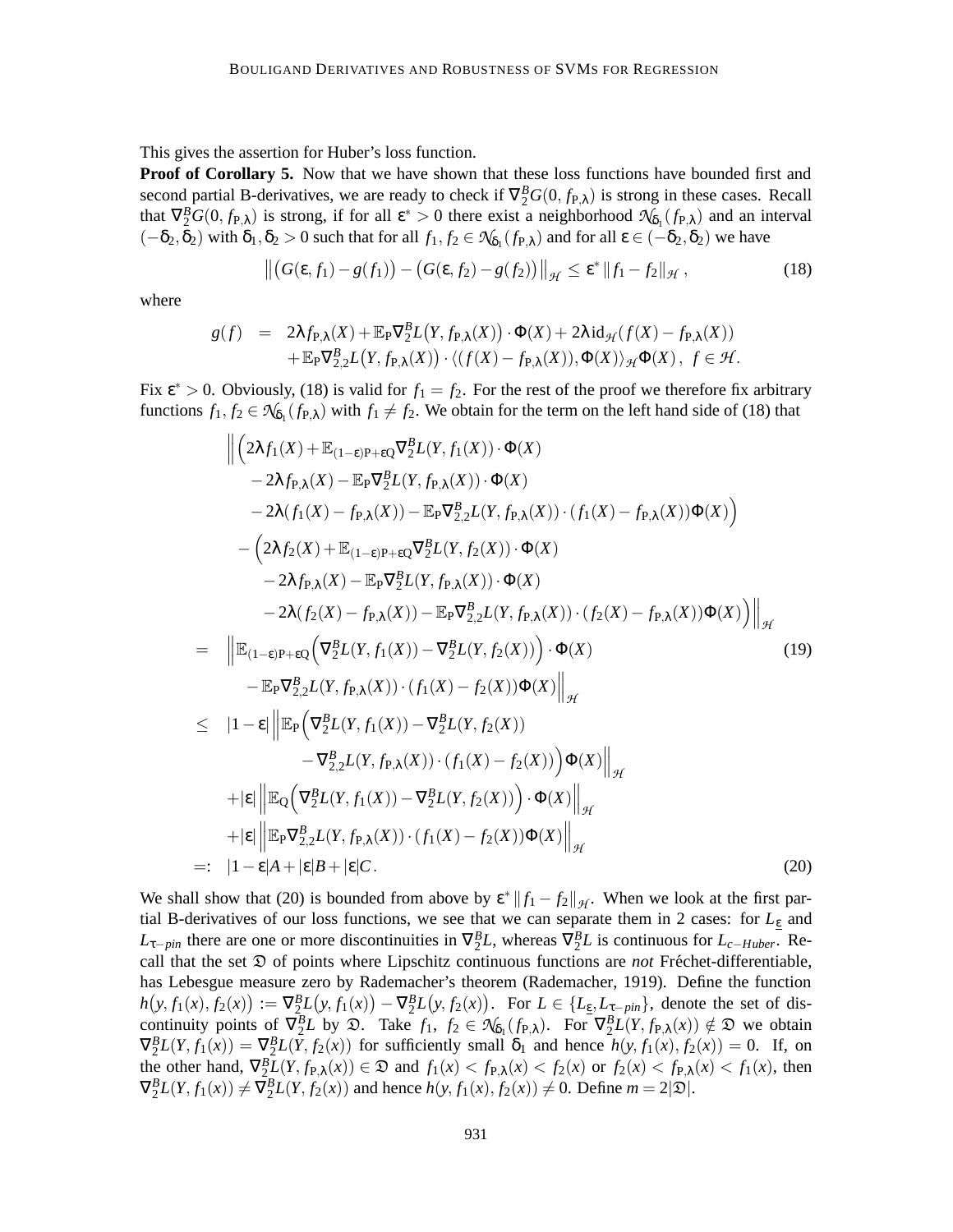# A.2.4 PINBALL LOSS

Using the first part of this proof we see that for the pinball loss  $L = L_{\tau - pin}$  we obtain  $|h(y, f_1(x), f_2(x))| \le c_1$ , with  $c_1 = 1$ ,  $\mathfrak{D} = \{0\}$ ,  $m = 2$ , and  $\nabla_{2,2}^B L(y,t) = 0$ , for all  $t \in \mathbb{R}$ . For all  $f \in \mathcal{N}_{\delta_1}(f_{\mathbf{P},\lambda})$  we get

$$
|f(x) - f_{\mathbf{P},\lambda}(x)| \le ||f - f_{\mathbf{P},\lambda}||_{\infty} \le ||k||_{\infty} ||f - f_{\mathbf{P},\lambda}||_{\mathcal{H}} \le ||k||_{\infty} \delta_1.
$$
 (21)

Further

$$
|f_1(x) - f_2(x)| \le ||f_1 - f_2||_{\infty} \le ||k||_{\infty} ||f_1 - f_2||_{\mathcal{H}} \le 2 ||k||_{\infty} \delta_1.
$$
 (22)

Using  $(21)$ ,  $(22)$ , and  $(11)$  we obtain

$$
A = ||\mathbb{E}_{P}(\nabla_{2}^{B}L(Y, f_{1}(X)) - \nabla_{2}^{B}L(Y, f_{2}(X))) \cdot \Phi(X)||_{\mathcal{H}}\n\leq \mathbb{E}_{P}|h(Y, f_{1}(X), f_{2}(X))||\Phi(X)|\n\leq ||k||_{\infty}^{2} \mathbb{E}_{P}|h(Y, f_{1}(X), f_{2}(X))|1_{\{h \neq 0\}}\n\leq ||k||_{\infty}^{2} c_{1}P(\nabla_{2}^{B}L(Y, f_{1}(X)) \neq \nabla_{2}^{B}L(Y, f_{2}(X)))\n= ||k||_{\infty}^{2} (P({Y - f_{1}(X) < 0} \land {Y - f_{2}(X) > 0})\n+ P({Y - f_{2}(X) < 0} \land {Y - f_{1}(X) > 0})\n= ||k||_{\infty}^{2} \int_{X} P(Y \in (f_{2}(x), f_{1}(x))|x) + P(Y \in (f_{1}(x), f_{2}(x))|x) dP_{X}(x)\n= ||k||_{\infty}^{2} \int_{X} P(Y \in (f_{2}(x), f_{2}(x) + [f_{1}(x) - f_{2}(x)])|x)\n+ P(Y \in (f_{1}(x), f_{1}(x) + [f_{2}(x) - f_{1}(x)])|x] dP_{X}(x)\n\leq m ||k||_{\infty}^{2} \int_{X} c_{P} |f_{1}(x) - f_{2}(x)|^{1+\xi_{P}} dP_{X}(x)\n\leq m ||k||_{\infty}^{2} c_{P} ||f_{1} - f_{2}||_{\infty}^{1+\xi_{P}}\n\leq m c_{P} ||k||_{\infty}^{3+\xi_{P}} ||f_{1} - f_{2}||_{\mathcal{H}}^{1+\xi_{P}},
$$

where P<sub>*X*</sub> denotes the marginal distribution of *X*. Similar calculations give that  $B \le mc_Q ||k||_{\infty}^{3+\xi_Q}$  $\|f_1 - f_2\|_{\mathcal{H}}^{1+\xi_Q}$  $\mathcal{H}_{\mathcal{H}}^{1+\xi_0}$ . We obtain  $C = 0$ , because  $\nabla_{2,2}^B L(Y, f_{P,\lambda}(X)) = 0$ . Hence, the term in (20) is less than or equal to

$$
|1 - \varepsilon| m c_{\mathbf{P}} \| k \|_{\infty}^{3 + \xi_{\mathbf{P}}} \| f_1 - f_2 \|_{\mathcal{H}}^{1 + \xi_{\mathbf{P}}} + |\varepsilon| m c_{\mathbf{Q}} \| k \|_{\infty}^{3 + \xi_{\mathbf{Q}}} \| f_1 - f_2 \|_{\mathcal{H}}^{1 + \xi_{\mathbf{Q}}}
$$
  
\n
$$
= (|1 - \varepsilon| c_{\mathbf{P}} \| k \|_{\infty}^{\xi_{\mathbf{P}}} \| f_1 - f_2 \|_{\mathcal{H}}^{\xi_{\mathbf{P}}} + |\varepsilon| c_{\mathbf{Q}} \| k \|_{\infty}^{\xi_{\mathbf{Q}}} \| f_1 - f_2 \|_{\mathcal{H}}^{\xi_{\mathbf{Q}}} m \| k \|_{\infty}^{3} \| f_1 - f_2 \|_{\mathcal{H}}
$$
  
\n
$$
\leq \varepsilon^* \| f_1 - f_2 \|_{\mathcal{H}},
$$

where  $\epsilon^* = (|1-\epsilon|c_P||k||_{\infty}^{\xi_P} 2^{\xi_P}\delta_1^{\xi_P} + |\epsilon|c_Q||k||_{\infty}^{\xi_Q} 2^{\xi_Q}\delta_1^{\xi_Q}$  $_{1}^{\xi_{\text{Q}}}$ ) $m$   $\|k\|_{\infty}^{3}$ ∞ .

# A.2.5 ε-INSENSITIVE LOSS

The proof for the  $\epsilon$ -insensitive loss  $L = L_{\epsilon}$  is analogous to the proof for  $L_{\tau - pin}$ , but with  $c_1 = 2$ ,  $\mathfrak{D} = \{-\underline{\epsilon}, +\underline{\epsilon}\}, m = 4$  and thus we must consider 4 cases instead of 2 where  $h(y, f_1(x), f_2(x)) \neq 0$ .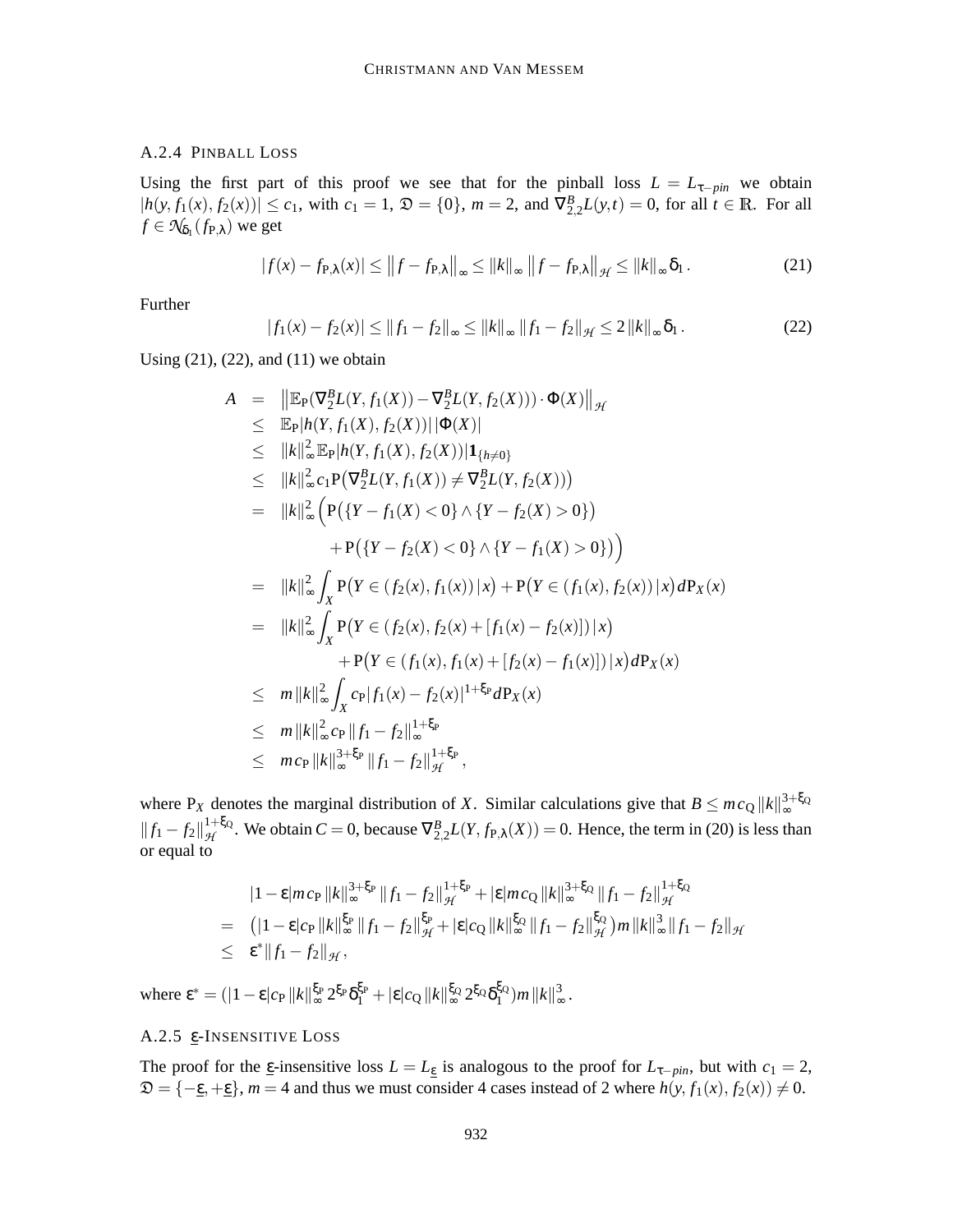#### A.2.6 HUBER LOSS

For Huber's loss function  $L = L_{c-Huber}$  we have  $|\nabla_{2,2}^{B}L(y,t)| \leq 1 := c_2$  and  $h(y, f_1(x), f_2(x))$  is bounded by  $c_1 = 2c$ . Let us define

$$
h^*(y, f_{P,\lambda}(x), f_1(x), f_2(x)) := \nabla_2^B L(y, f_1(x)) - \nabla_2^B L(y, f_2(x)) - \nabla_2^B L(y, f_{P,\lambda}(x)) \cdot (f_1(x) - f_2(x)).
$$

Somewhat tedious calculations show that there are 8 cases where  $h^*(y, f_{P,\lambda}(x), f_1(x), f_2(x)) \neq 0$ and 6 cases where  $h^*(y, f_{P,\lambda}(x), f_1(x), f_2(x)) = 0$ . In each of the 8 cases,  $y - f_{P,\lambda}(x) \in \{-c, c\}$ and  $|h^*(y, f_{P,\lambda}(x), f_1(x), f_2(x))| \leq |f_1(x) - f_2(x)|$ . Due to symmetry of the Huber loss function, the calculations are quite similar, therefore we only consider here some cases.

If  $-c < Y - f_{P,\lambda}(x) < c$ , then  $∇_{2,2}^{B}L(Y, f_{P,\lambda}(x)) \cdot (f_1(x) - f_2(x)) = f_1(x) - f_2(x)$  and for sufficiently small  $\delta_1$ ,  $\nabla_2^B L(Y, f_1(x)) = -(Y - f_1(x))$  and  $\nabla_2^B L(Y, f_2(x)) = -(Y - f_2(x))$ . A small calculation shows that  $h^*(Y, f_{P,\lambda}(x), f_1(x), f_2(x)) = 0$ .

By straightforward calculations we also obtain that  $h^*(Y, f_{P,\lambda}(x), f_1(x), f_2(x)) = 0$  for the following 5 cases:

- 1.  $Y f_{P\lambda}(x) < -c$  or  $Y f_{P\lambda}(x) > c$ ,
- 2.  $Y f_{P\lambda}(x) = -c$  and  $f_{P\lambda}(x) > f_2(x) > f_1(x)$ ,
- 3. *Y* − *f*<sub>P</sub> $_{\lambda}(x) = -c$  and  $f_1(x) > f_2(x) > f_{\text{p}} \lambda(x)$ ,
- 4.  $Y f_{P\lambda}(x) = c$  and  $f_{P\lambda}(x) > f_2(x) > f_1(x)$ ,
- 5. *Y* − *f*<sub>P</sub> $_{\lambda}(x) = c$  and *f*<sub>1</sub> $(x) > f_{2}(x) > f_{P}$  $_{\lambda}(x)$ .

If  $Y - f_{P,\lambda}(x) = -c$  and  $f_1(x) > f_{P,\lambda}(x) > f_2(x)$ , we get  $\nabla_2^B L(Y, f_1(X)) = c$ ,  $\nabla_2^B L(Y, f_2(x)) = c$  $-(Y - f_2(x))$  and  $\nabla_{2,2}^B L(Y, f_{P,\lambda}(x)) \cdot (f_1(x) - f_2(x)) = 0$ . Hence,

$$
h^*(Y, f_{\mathbf{P}, \lambda}(x), f_1(x), f_2(x)) = c + Y - f_2(x) = f_{\mathbf{P}, \lambda}(x) - f_2(x) \neq 0,
$$

since  $f_2(x) < f_{P,\lambda}(x)$ .

Analogously, some calculations show that  $h^*(Y, f_{P,\lambda}(x), f_1(x), f_2(x)) \neq 0$  for the following 7 cases:

- 1.  $Y f_{P\lambda}(x) = -c$  and  $f_2(x) > f_{P\lambda}(x) > f_1(x)$ , 2.  $Y - f_{P\lambda}(x) = -c$  and  $f_{P\lambda}(x) > f_1(x) > f_2(x)$ , 3. *Y* − *f*<sub>P</sub> $_{\lambda}(x) = -c$  and  $f_{2}(x) > f_{1}(x) > f_{p}{}_{\lambda}(x)$ , 4.  $Y - f_{P\lambda}(x) = c$  and  $f_1(x) > f_{P\lambda}(x) > f_2(x)$ , 5.  $Y - f_{P\lambda}(x) = c$  and  $f_2(x) > f_{P\lambda}(x) > f_1(x)$ , 6.  $Y - f_{P\lambda}(x) = c$  and  $f_{P\lambda}(x) > f_1(x) > f_2(x)$ ,
- 7.  $Y f_{P\lambda}(x) = c$  and  $f_2(x) > f_1(x) > f_{P\lambda}(x)$ .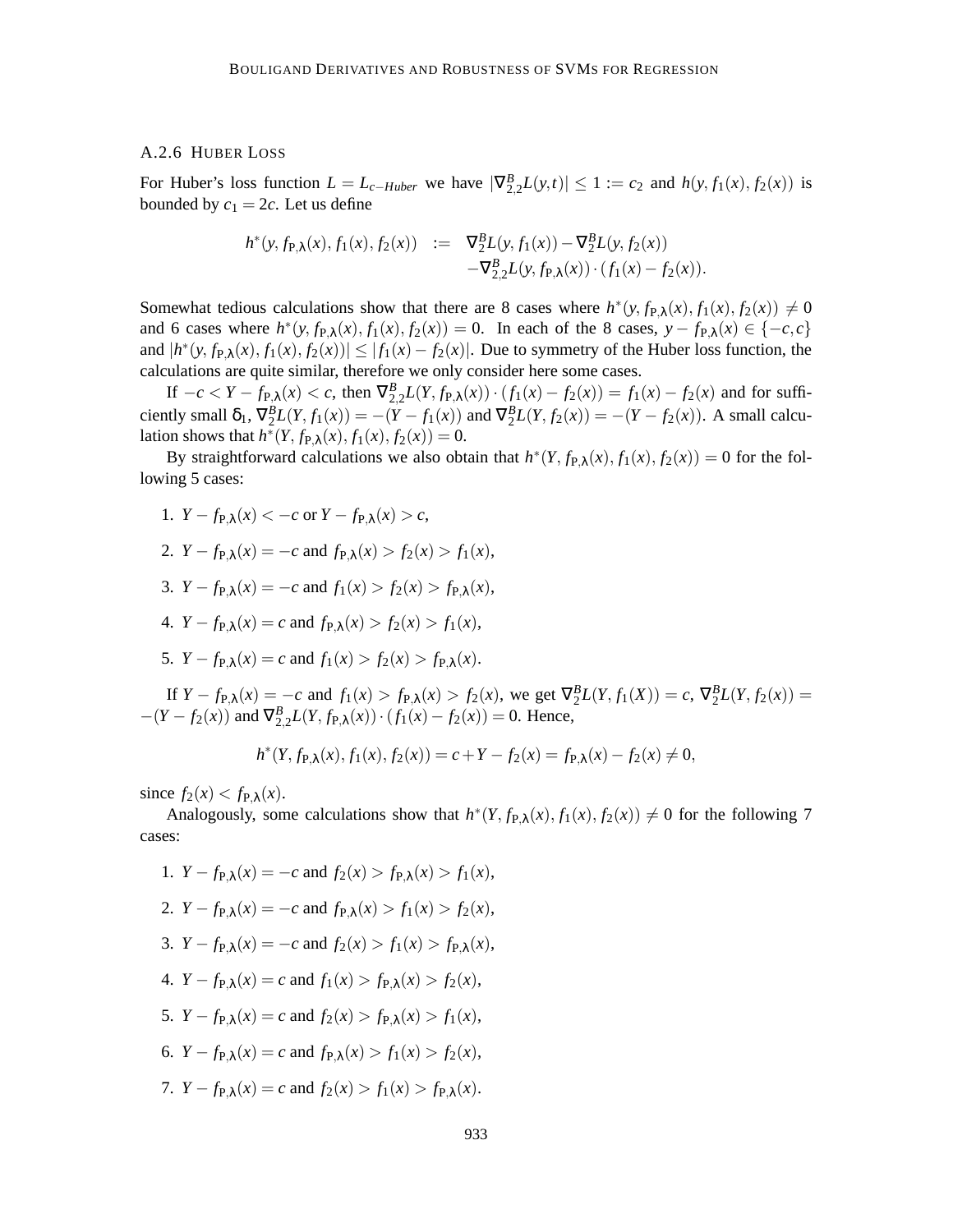Using (12) in (20) we get for the term *A* in (20) that

$$
A = ||\mathbb{E}_{P}h^{*}(Y, f_{P,\lambda}(X), f_{1}(X), f_{2}(X))\Phi(X)||_{\mathcal{H}}
$$
  
\n
$$
\leq ||k||_{\infty}^{2} \int |h^{*}(y, f_{P,\lambda}(x), f_{1}(x), f_{2}(x))| \mathbf{1}_{\{h^{*}\neq 0\}} dP(x, y)
$$
  
\n
$$
\leq ||k||_{\infty}^{2} \int |f_{1}(x) - f_{2}(x)| P(Y \in \{-c + f_{P,\lambda}(x), c + f_{P,\lambda}(x)\}|x) dP_{X}(x) = 0.
$$

 $\text{Also } C = \left\| \mathbb{E}_{P} \nabla_{2,2}^{B} L(Y, f_{P,\lambda}(X)) \cdot (f_{1}(X) - f_{2}(X)) \Phi(X) \right\|_{\mathcal{H}} \leq \kappa_{2} \|k\|_{\infty}^{3}$  $\int_{\infty}^{3} ||f_1 - f_2||_{\mathcal{H}}$ . One can compute the analogous terms to *A* and *C*, say  $A(Q)$  and  $C(Q)$ , respectively, where the integration is with respect to Q instead of P. Combining these expressions we obtain

$$
B = ||\mathbb{E}_{Q}(\nabla_{2}^{B}L(Y, f_{1}(X)) - \nabla_{2}^{B}L(Y, f_{2}(X))) \cdot \Phi(X)||_{\mathcal{H}}
$$
  
\n
$$
\leq \mathbb{E}_{Q}|\nabla_{2}^{B}L(Y, f_{1}(X)) - \nabla_{2}^{B}L(Y, f_{2}(X)) - \nabla_{2,2}^{B}L(Y, f_{P,\lambda}(X)) \cdot (f_{1}(X) - f_{2}(X))||\Phi(X)|
$$
  
\n
$$
+ \mathbb{E}_{Q}|\nabla_{2,2}^{B}L(Y, f_{P,\lambda}(X)) \cdot (f_{1}(X) - f_{2}(X))||\Phi(X)|
$$
  
\n
$$
= A(Q) + C(Q) \leq \kappa_{2}||k||_{\infty}^{3}||f_{1} - f_{2}||_{\mathcal{H}}.
$$

Hence, the term in (20) is less than or equal to  $\epsilon^* \|f_1 - f_2\|_{\mathcal{H}}$  where  $\epsilon^* = 2 |\epsilon| \kappa_2 \|k\|_{\infty}^3$  $\int_{\infty}^{3}$ . This gives the assertion, because  $|\varepsilon|$  can be chosen arbitrarily small.

**Proof** of Corollary 6. Both partial F-derivatives  $\nabla_2^F L_{log}(y,t) = 1 - 2\Lambda(y-t)$  and  $\nabla_{2,2}^F L_{log}(y,t) =$  $2\Lambda(y-t)[1-\Lambda(y-t)]$  are clearly bounded, because  $\Lambda(z) \in (0,1)$ ,  $z \in \mathbb{R}$ . We only have to show that  $\nabla_2^B G(0, f_{\mathbf{P}, \lambda})$  is strong for  $L = L_{log}$ , that is that the term in (19) is bounded by  $\mathbf{\varepsilon}^* ||f_1 - f_2||_{\mathcal{H}}$  for arbitrary chosen  $\varepsilon^* > 0$ . A Taylor expansion gives for arbitrary  $y, t_1, t_2 \in \mathbb{R}$  that

$$
\Lambda(y-t_2) = \Lambda(y-t_1) + (t_1-t_2)\Lambda(y-t_1)\left(1-\Lambda(y-t_1)\right) + O((t_1-t_2)^2). \tag{23}
$$

Combining (2), (21), (22), and (23) we obtain

$$
\begin{split}\n&= \|\mathbb{E}_{P}\big(\nabla_{2}^{B}L(Y,f_{1}(X)) - \nabla_{2}^{B}L(Y,f_{2}(X)) - \nabla_{2,2}^{B}L(Y,f_{P,\lambda})\cdot(f_{1}(X) - f_{2}(X))\big)\Phi(X)\| \\
&\leq 2\|k\|_{\infty}^{2}\mathbb{E}_{P}\big|\Lambda(Y - f_{2}(X)) - \Lambda(Y - f_{1}(X)) \\
&\quad - \Lambda(Y - f_{P,\lambda}(X))(1 - \Lambda(Y - f_{P,\lambda}(X))(f_{1}(X) - f_{2}(X))\big| \\
&\leq 2\|k\|_{\infty}^{2}\mathbb{E}_{P}\big|\big(f_{1}(X) - f_{2}(X)\big)\big[\Lambda(Y - f_{1}(X))(1 - \Lambda(Y - f_{1}(X))) \\
&\quad - \Lambda(Y - f_{P,\lambda}(X))(1 - \Lambda(Y - f_{P,\lambda}(X)))\big] + O((f_{1}(X) - f_{2}(X))^2)\big| \\
&\leq 2\|k\|_{\infty}^{2}\mathbb{E}_{P}\big(\|f_{1} - f_{2}\|_{\infty}\big|\Lambda(Y - f_{1}(X))(1 - \Lambda(Y - f_{1}(X))) \\
&\quad - \Lambda(Y - f_{P,\lambda}(X))(1 - \Lambda(Y - f_{P,\lambda}(X)))\big| + c_{3}\|f_{1} - f_{2}\|_{\infty}^{2}\big).\n\end{split} \tag{24}
$$

A Taylor expansion around  $f_{P,\lambda}(x)$  shows that  $\Lambda(y - f_1(x))(1 - \Lambda(y - f_1(x)))$  equals

$$
\Lambda(y - f_{P,\lambda}(x))(1 - \Lambda(y - f_{P,\lambda}(x))) \n+ (f_{P,\lambda}(x) - f_1(x))\Lambda(y - f_{P,\lambda}(x))(1 - \Lambda(y - f_{P,\lambda}(x)))(1 - 2\Lambda(y - f_{P,\lambda}(x))) \n+ O((f_1(x) - f_{P,\lambda}(x))^2).
$$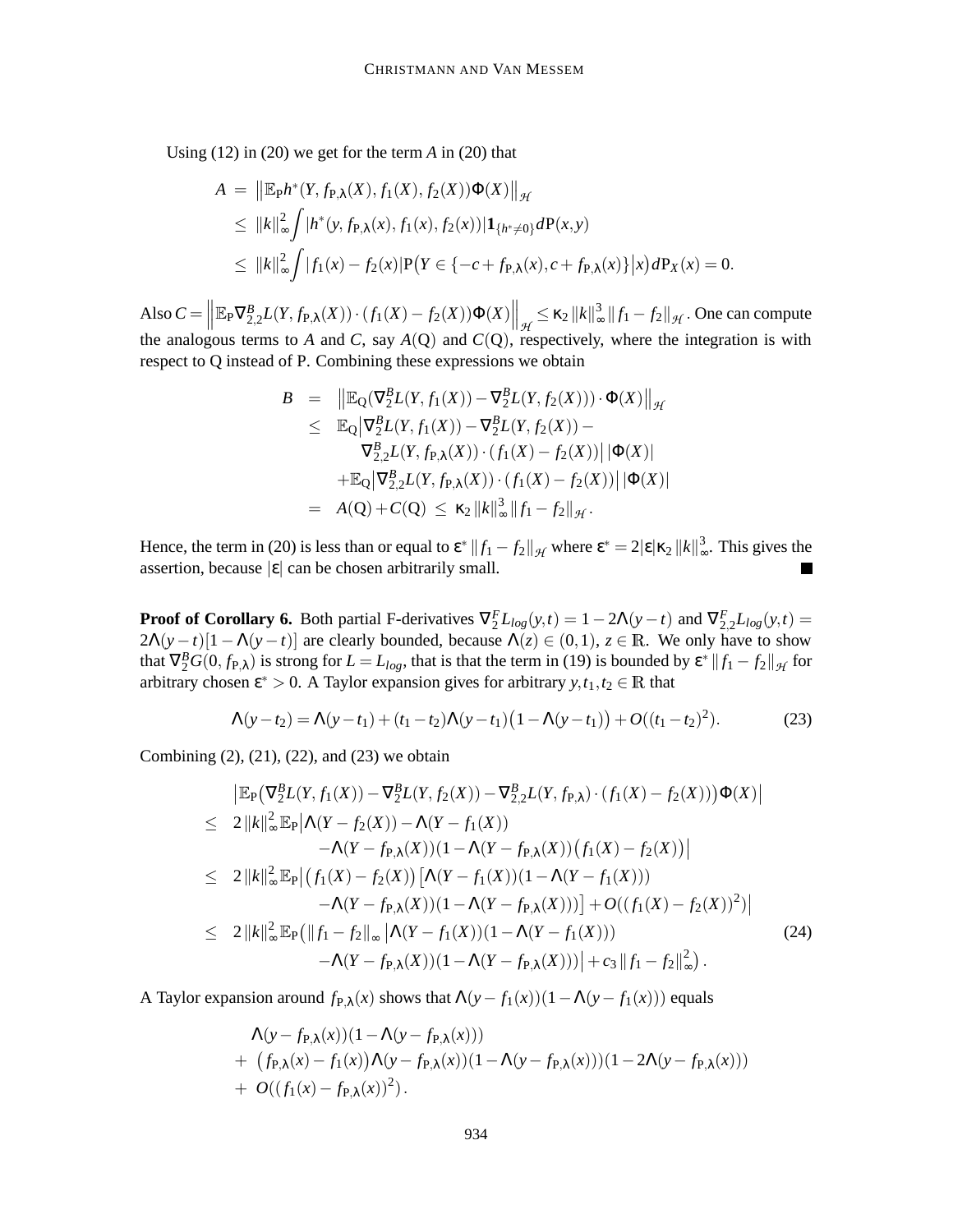Using this expansion and  $(2)$ ,  $(21)$ , and  $(22)$  it follows that the term in  $(24)$  is bounded by

$$
2\|k\|_{\infty}^{2} \mathbb{E}_{P}(\|f_{1}-f_{2}\|_{\infty}(\|f_{1}-f_{P,\lambda}\|_{\infty}/4+c_{4}\delta_{1}^{2}\|k\|_{\infty}^{2})+c_{3}\|f_{1}-f_{2}\|_{\infty}^{2})
$$
  
\n
$$
\leq \|k\|_{\infty}^{4} (\delta_{1}/2+2c_{4}\delta_{1}^{2}\|k\|_{\infty}+4c_{3}\delta_{1})\|f_{1}-f_{2}\|_{\mathcal{H}}.
$$
\n(25)

Using the Lipschitz continuity of  $\nabla_2^B L(y, \cdot)$ , (2), and (23) we obtain

$$
|\varepsilon| \mathbb{E}_{Q-P} | (\nabla_2^B L(Y, f_1(X)) - \nabla_2^B L(Y, f_2(X))) \cdot \Phi(X) |
$$
  
\n
$$
\leq |\varepsilon| ||k||_{\infty}^2 \mathbb{E}_{|Q-P|} |\nabla_2^B L(Y, f_1(X)) - \nabla_2^B L(Y, f_2(X)) |
$$
  
\n
$$
\leq |\varepsilon| ||k||_{\infty}^3 ||f_1 - f_2||_{\mathcal{H}}.
$$
\n(26)

Combining (25) and (26) shows that the term in (19) is bounded by  $\epsilon^* ||f_1 - f_2||_{\mathcal{H}}$  with the positive constant  $\varepsilon^* = ||k||^3_{\infty}$  $\frac{3}{\infty}$  ( $\delta_1 ||k||_{\infty} / 2 + 2c_4 \delta_1^2 ||k||_{\infty}^2 + 4c_3 \delta_1 ||k||_{\infty} + |\varepsilon|$ ), where  $\delta_1 > 0$  and  $\varepsilon > 0$  can be chosen as small as necessary.

### **References**

- V.I. Averbukh and O.G. Smolyanov. The theory of differentiation in linear topological spaces. *Russian Mathematical Surveys*, 22:201–258, 1967.
- V.I. Averbukh and O.G. Smolyanov. The various definitions of the derivative in linear topological spaces. *Russian Mathematical Surveys*, 23:67–113, 1968.
- A. Christmann and I. Steinwart. On robust properties of convex risk minimization methods for pattern recognition. *Journal of Machine Learning Research*, 5:1007–1034, 2004.
- A. Christmann and I. Steinwart. Consistency and robustness of kernel based regression in convex minimization. *Bernoulli*, 13:799–819, 2007.
- F.H. Clarke. *Optimization and Nonsmooth Analysis*. Wiley & Sons, New York, 1983.
- L.T. Fernholz. *Von Mises Calculus for Statistical Functionals*, volume 19 of *Lecture Notes in Statistics*. Springer, New York, 1983.
- F.R. Hampel. Contributions to the theory of robust estimation. Unpublished Ph.D. thesis, Dept. of Statistics, University of California, Berkeley, 1968.
- F.R. Hampel. The influence curve and its role in robust estimation. *Journal of the American Statistical Association*, 69:383–393, 1974.
- F.R. Hampel, E.M. Ronchetti, P.J. Rousseeuw, and W.A. Stahel. *Robust statistics: The Approach Based on Influence Functions*. Wiley & Sons, New York, 1986.
- P.J. Huber. Robust estimation of a location parameter. *Ann. Math. Statist.*, 35:73–101, 1964.
- C. Ip and J. Kyparisis. Local convergence of quasi-Newton methods for B-differentiable equations. *Mathematical Programming*, 56:71–89, 1992.